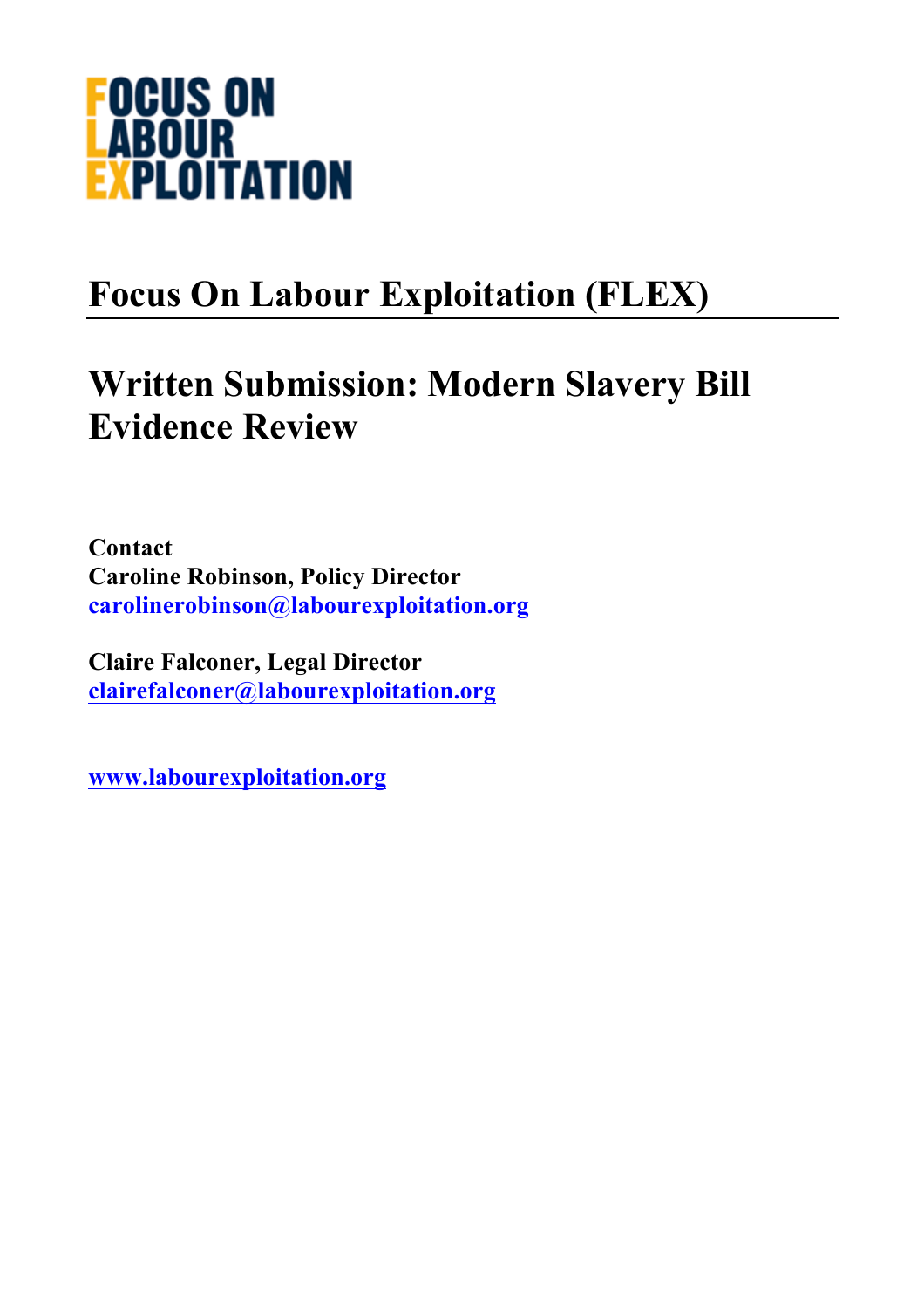## **About us:**

Focus on Labour Exploitation (FLEX) supports government and civil society to take effective, evidence-based action on trafficking for labour exploitation in the UK and internationally. FLEX promotes effective responses to trafficking that prioritise the needs and voice of victims and their human rights. In doing so, FLEX links previously disengaged migrant and labour rights organisations with the anti-trafficking framework so that victims are assisted and supported and governments are held accountable for their commitments on human trafficking. The organisation's activities include victim-centred research, awareness raising and advocacy for clear policy guidance to tackle trafficking for labour exploitation. In the UK, FLEX advocates for more effective and victim-centred anti-trafficking policy and implementation frameworks.

## **About forced labour and trafficking for labour exploitation:**

Despite the International Labour Organisation estimating that of the 880,000 victims of trafficking in Europe, 70% are in forced labour and 30% in forms of sexual exploitation, trafficking for labour exploitation has not been given the same level of attention as trafficking for sexual exploitation. The bias in responses in favour of sexual exploitation has meant that victims of trafficking for labour exploitation are not receiving the support, assistance and remedies they require. Some key gaps in the UK anti-trafficking framework include:

- Lack of awareness and understanding of trafficking for labour exploitation among organisations offering support to vulnerable and at risk individuals;
- Lack of awareness and understanding among law enforcement and official agencies, inhibiting identification, prosecutions and protections;
- Lack of research on trafficking for labour exploitation, particularly in high-risk and underregulated industries like construction, hospitality and commercial cleaning;
- Lack of understanding among decision-makers about the vulnerabilities that give rise to trafficking for labour exploitation, and the way in which law and policy contribute to such vulnerability;
- Lack of accountability in trafficking responses, which have not engaged key migrant, worker and community organisations.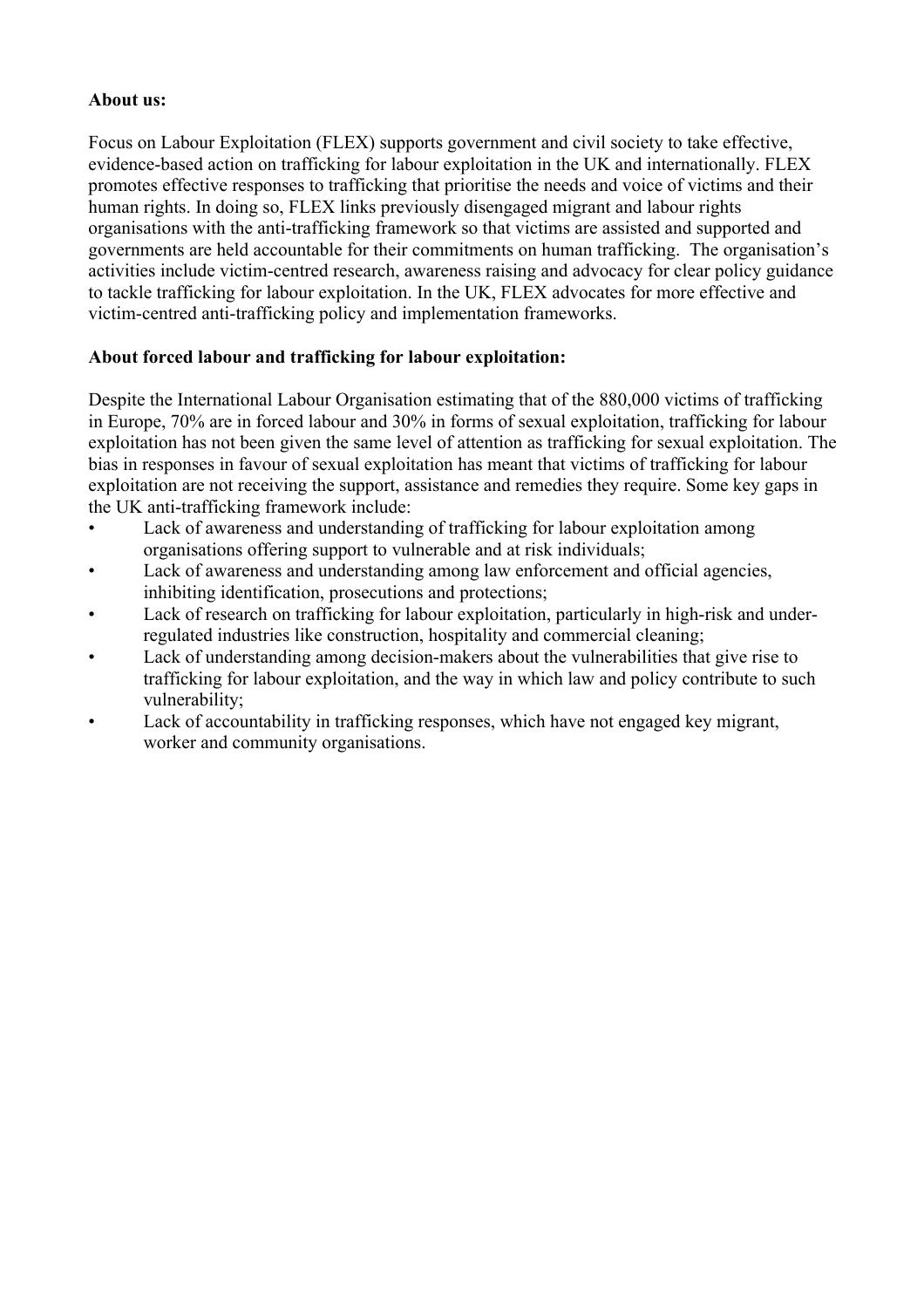## **MODERN SLAVERY BILL QUESTIONS**

## **1. How best should modern slavery be defined?**

### 1.1. *The UK should adhere to the international legal definitions of forced labour, slavery, institutions and practices similar to slavery, and trafficking in persons*

It is critical that terms used in the Modern Slavery Bill adhere as closely as possible to international legal definitions, in particular the definitions of slavery, $\frac{1}{1}$  institutions and practices similar to slavery  $(including$  servitude), $<sup>2</sup>$  and forced labour, $<sup>3</sup>$  in United Nations and ILO legal instruments; and the</sup></sup> shared definitions of trafficking in the UN *Protocol to Prevent, Suppress and Punish Trafficking in Persons* ('the UN Human Trafficking Protocol'), the Council of Europe *Convention on Action Against Human Trafficking* ('the European Trafficking Convention') and EU Directive  $2011/36/EU.<sup>4</sup>$ 

The majority of countries worldwide have ratified the UN Human Trafficking Protocol and there has been unprecedented transposition of the Convention into national law, with widespread adoption of the definition in domestic legislation. The international definition of trafficking in persons is broad and covers situations in which victims are brought into (transported, transferred etc.) *or* held in (harboured) situations of exploitation, which includes both situations of sexual exploitation and labour exploitation. Unlike the current UK trafficking offence in s.4 of the Asylum and Immigration (Treatment of Claimants) Act 2004, there is no requirement under the international definition for the victim to have crossed an international border or for the trafficker to have arranged or facilitated the victim's travel.

The offences of slavery, servitude and forced labour were introduced into UK law in 2009 to overcome the limitation in s. 4, and to address situations of severe exploitation in which there was no arrangement or facilitation of travel. Like trafficking, these forms of exploitation have longstanding international definitions and are widely criminalised in domestic legislation around the

<sup>&</sup>lt;sup>1</sup> Article 1 of the Slavery Convention 1926 states that: "Slavery is the status or condition of a person over whom any or all of the powers attaching to the right of ownership are exercised." In the case of *The Queen v Tang* [2008] HCA 39, the Australian High Court explained that "Powers of control, in the context of an issue of slavery, are powers of the kind and degree that would attach to a right of ownership if such a right were legally possible…".<br><sup>2</sup> See the *1956 Supplementary Convention on the Abolition of Slavery, The Slave Trade, and Institutions and Practices* 

*Similar to Slavery,* which requires states to abolish institutions and practices labelled "similar to slavery", including debt bondage, serfdom, certain forms of forced marriage, and exploitation of children. Serfdom, now known as "servitude", refers to: "in addition to the obligation to perform certain services for others ... the obligation for the 'serf' to live on another person's property and the impossibility of altering his condition" (see *Siliadin v France no 73316/01*  (ECHR, 26 July 2005).

<sup>3</sup> Article 2 of the ILO Forced Labour Convention 1930 defines states that " *forced or compulsory labour* shall mean all work or service which is exacted from any person under the menace of any penalty and for which the said person has not offered himself voluntarily."

<sup>4</sup> Article 2 of the EU Trafficking Directive most recently defines trafficking in persons as:

*<sup>1.</sup> The recruitment, transportation, transfer, harbouring or reception of persons, including the exchange or transfer of control over those persons, by means of the threat or use of force or other forms of coercion, of abduction, of fraud, of deception, of the abuse of power or of a position of vulnerability or of the giving or receiving of payments or benefits to achieve the consent of a person having control over another person, for the purpose of exploitation.*

*<sup>2.</sup> A position of vulnerability means a situation in which the person concerned has no real or acceptable alternative but to submit to the abuse involved.* 

*<sup>3.</sup> Exploitation shall include, as a minimum, the exploitation of the prostitution of others or other forms of sexual exploitation, forced labour or services, including begging, slavery or practices similar to slavery, servitude, or the exploitation of criminal activities, or the removal of organs.*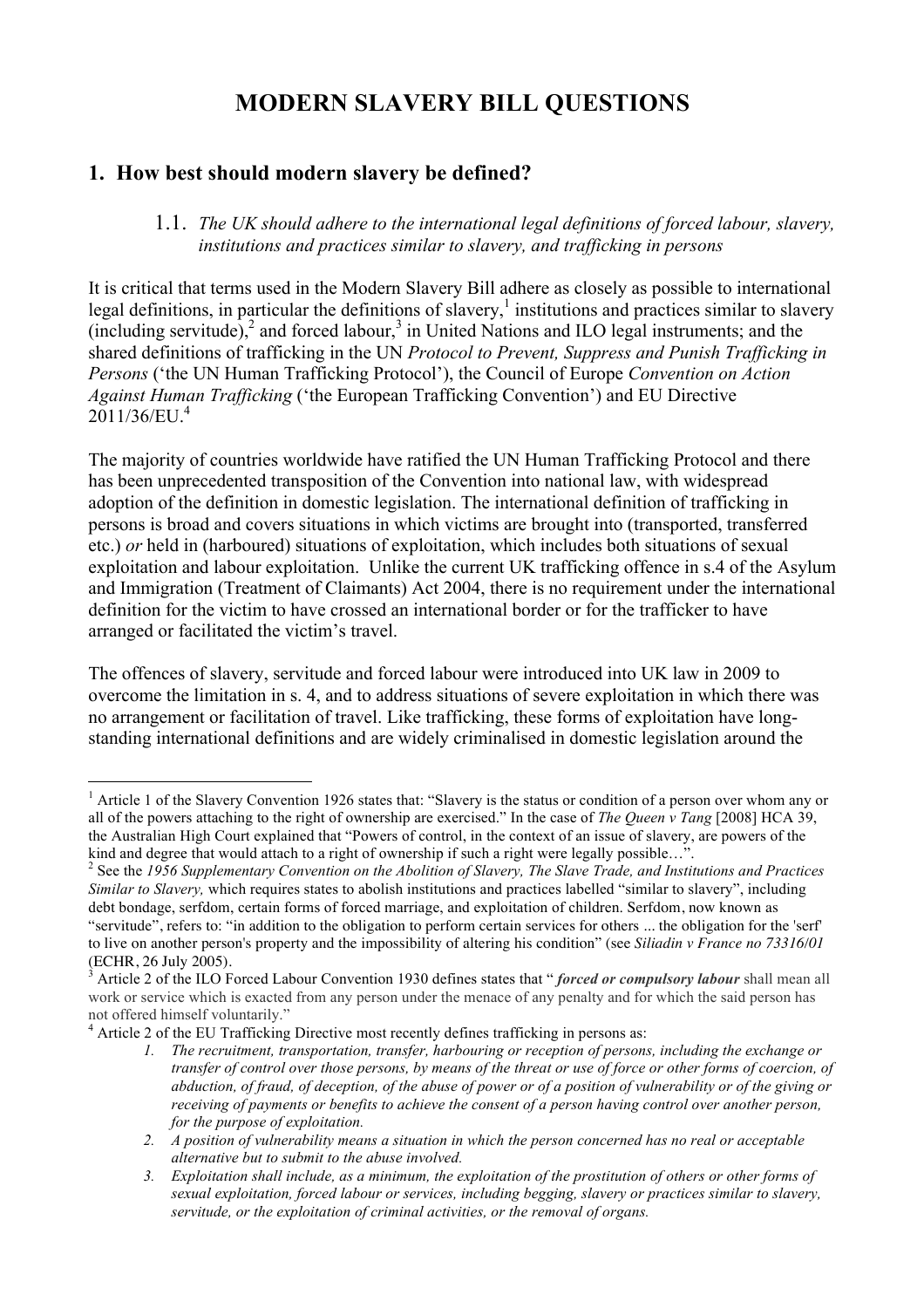world, as well as being prohibited under Article 4 of the European Convention on Human Rights.

• *Internationally accepted definitions are required to ensure mutual legal assistance*

The use of definitions that closely resemble internationally accepted definitions is important in facilitating international cooperation in the investigation and prosecution of crime. In cases of transnational crime where mutual legal assistance or extradition may be sought, the principle of dual criminality requires that the relevant criminal conduct is an offence in both the Requesting and the Requested State. This requirement provides "a compelling reason for States to criminalise trafficking as it has been defined in international law".<sup>5</sup>

• *Modern Slavery is not defined in international law*

There is no definition of 'modern slavery' in international law. FLEX recognises that some organisations find this a useful term to describe a range of crimes, including human trafficking, forced labour and slavery. Each of these crimes are defined under international law, and FLEX is of the view that any definitions of these terms in the Modern Slavery Bill should be consistent with international law, for the reasons set out above. FLEX does not see any benefit in creating a legal definition of a crime of 'modern slavery'.

## **2. What action do you think is most needed to improve the support and protection for adult victims of modern slavery?**

*2.1. The provision of assistance to potential and identified victims of trafficking should be detailed in the Modern Slavery Bill*

There is currently no statutory provision for the support and protection of victims of trafficking in the UK. Victim assistance is provided for predominantly in policy through the Government's Human Trafficking Strategy and the implementation plans for the Council of Europe Convention on Trafficking that detail the terms of the National Referral Mechanism.

## **In order to ensure that victims receive the assistance to which they are entitled, and which the UK is obliged to provide,<sup>6</sup> the provision of assistance to potential and identified victims of trafficking should be provided for in the Modern Slavery Bill.**

In particular, the Bill should provide that:

- Assistance is to be provided as soon as a First Responder has reason to believe that a person is a victim of trafficking.
- Assistance is not conditional on the person's willingness to act as a witness
- Assistance is provided on an informed and consensual basis.
- Assistance is individualised, gender-sensitive, and takes due account of the victim's safety and protection needs.
	- *2.2. A choice of good quality, independent legal advice should be included as a measurable minimum standard and provided from the point of identification*

 <sup>5</sup> Office of the High Commissioner for Human Rights, 2010, *Recommended Principles and Guidelines on Human Rights and Human Trafficking: Commentary*, p.205. *See also* Anne Gallagher, Pauline David & Fiona David, 2010, *ASEAN Handbook on International Legal Cooperation in Trafficking in Persons Cases*, p.44. <sup>6</sup> See European Trafficking Convention, Art. 12; EU Trafficking Directive, Article 11.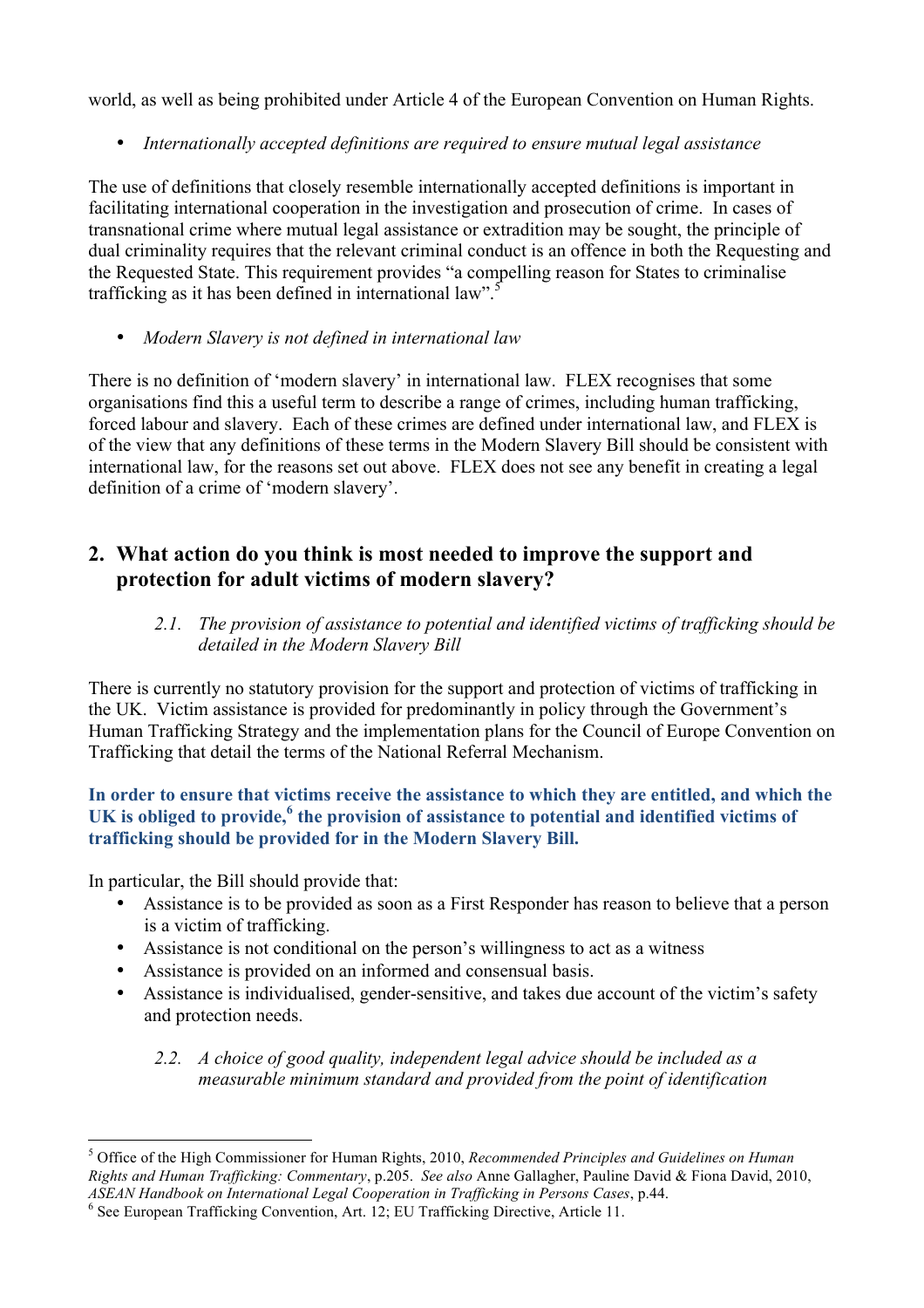FLEX is concerned that the NRM currently offers patchy legal assistance where not all potential victims are provided with a choice of expert legal advice on their rights as a victim, their immigration status, or possibilities for compensation. In its engagement with victims and victim support organisations, FLEX has been told the provision of expert legal advice is dependent on which service provider the victims is allocated, and what legal contacts the relevant support provider has.

The UK is obliged to provide victims with legal assistance "without delay" under Article 12 of the EU Trafficking Directive, including for the purpose of claiming compensation. Given the potential legal consequences of a referral to the NRM, particularly regarding the victim's immigration status and options for compensation, legal assistance should be provided *before* a victim is referred. Only in this way can the victim give his or her fully informed consent to the referral.

## **FLEX considers that the provision of a choice of good quality, independent legal advice should be included from the point of identification as a measurable minimum standard (see further below).**

## 2.3. *Legal aid restrictions must not adversely impact upon victims of trafficking, particularly with respect to judicial review.*

FLEX is concerned that restrictions on the funding of judicial review could severely restrict victims' ability to challenge incorrect decisions under the NRM. Analysis of decisions by the Anti-Trafficking Monitoring Group in 2010 and 2013 have shown that poor NRM decisions are made as a result of lack of understanding of the definition of trafficking or the trafficking experience. This appears to be particularly problematic in cases of domestic servitude and some other forms of labour exploitation, where the provision of food and accommodation is understood to mean there is no exploitation.

## **It is essential that victims are able to challenge NRM decisions, preferably through the establishment of a formal appeal mechanism, but at the very least through judicial review.**

*2.4. Monitoring and evaluation that integrates the views of victims themselves and that is conducted by an independent Commissioner is essential to ensure effective antitrafficking responses*

The UK currently has no system for monitoring and evaluating anti-trafficking actions in the UK. While some NGOs, in particular the Anti-Trafficking Monitoring Group, partially serve this function FLEX emphasises that monitoring and evaluation is additionally and primarily the responsibility of government.<sup>7</sup> The UK government has established the Inter-Departmental Ministerial Group on Human Trafficking for the stated purpose of overseeing and assessing the UK's anti-trafficking activities, in compliance with Article 19 of the EU Trafficking Directive. However the Group's annual reports provide little more than a summary of government action, and lack any rigorous or independent evaluation of the success of these responses. Critically, the reports do not take in to account the views and experiences of victims themselves, or make an assessment of the effectiveness or appropriateness of trafficking responses from the victims' perspective.

Effective monitoring and evaluation is best undertaken by an independent Commissioner with similar powers and responsibilities to the Dutch National Rapporteur on Trafficking in Human Beings (see further below). Such monitoring and evaluation should closely and regularly review and

 <sup>7</sup> See *EU Directive 2011/36/EU on preventing and combatting trafficking in human beings and protecting its victims*, Article 19.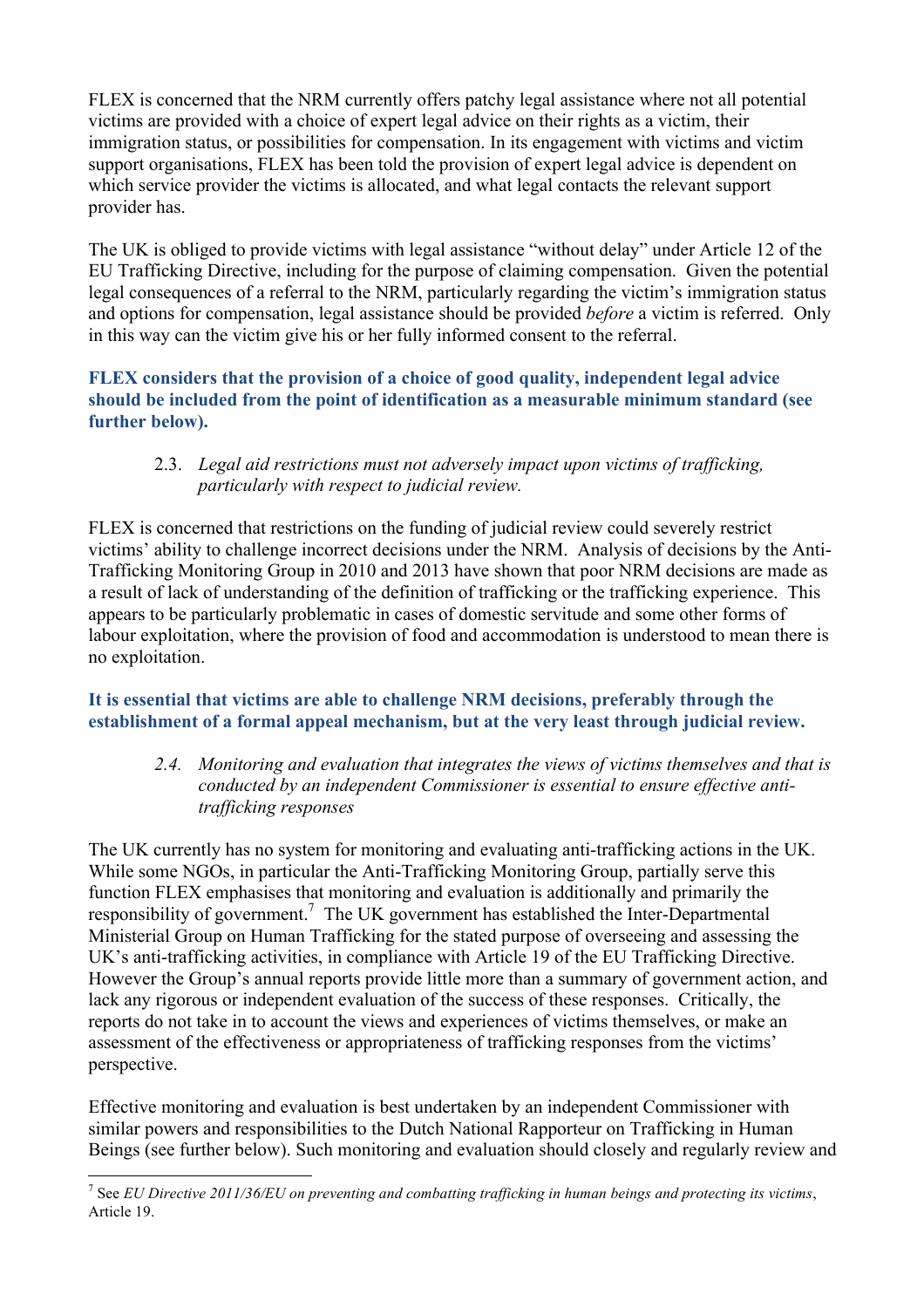assess the operation of the government's anti-trafficking activities, including the identification of victims, the investigation and prosecution of cases, victim protection and assistance, victims' access to legal remedies, and victim reintegration and return. Monitoring and evaluation should also seek and consider the views of victims and of victim support organisations, as those who are the subject of and obviously most directly affected by anti-trafficking activities.

## **Monitoring and evaluation is essential to ensure that anti-trafficking laws, policies and practices fulfil their objectives, operate properly and without discrimination, and do no harm.**

## *2.5. The reflection and recovery period should be included in the Modern Slavery Bill and extended to 90 days.*

The EU Experts Group on Human Trafficking has consistently recommended the provision of a 90 day reflection and recovery period to allow the trafficked person to recover and to make an *informed decision* about whether to participate in criminal proceedings and/or to claim compensation.8 The UN Special Rapporteur on Trafficking in Persons supports this recommendation:

"Given the high degree of trauma experienced by trafficked persons, empirical evidence suggests that a minimum period of 90 days is required in order to ensure that the cognitive functioning of trafficked persons improves to a level at which they are able to make informed and thoughtful decisions about their safety and well-being, and provide more reliable information about trafficking-related events".<sup>9</sup>

The provision of a minimum 30-day reflection and recovery period is a requirement under Article 13 of the European Trafficking Convention, and is intended to allow victims time to recover and escape the influence of traffickers *prior* to making a decision whether they will cooperate with law enforcement authorities. Currently the period of "reflection and recovery" provided in the UK is 45 days. This period can be extended, however service providers state that the pressure to "move on" begins at 45 days if not earlier. Service providers have expressed concerns that 45 days is an insufficient period during which to address the needs of victims and provide for their recovery and reintegration.<sup>10</sup>

## **FLEX recommends that the reflection and recovery period to be granted to potential victims of trafficking should be included in the Modern Slavery Bill, and should be extended to 90 days.**

## *2.6. A compensation provision should be included in the Modern Slavery Bill*

There is no specific data on the number of victims who receive compensation payments, however reports indicate that this number is likely to be very low. Victims of trafficking in the UK have accessed compensation through a range of avenues, including criminal compensation orders, the Criminal Injuries Compensation Authority, employment tribunals and civil claims. Their ability to access compensation relies heavily on the awareness and positive actions of police and prosecutors, and on their ability to access legal assistance.

In addition, for those seeking compensation through employment tribunals, the Department for Business Innovation and Skills 2013 Study 'Payment of Tribunal Awards' notes that just 49% of

 <sup>8</sup> EU Experts Group on Human Trafficking, 2004, *Opinion on reflection period and residence permit for victims of trafficking in human beings.*<br><sup>9</sup> Joy Ngozi Ezeilo, 2011, *Report of the Special Rapporteur on Trafficking in Persons, Especially Women and Children*,

A/HRC/17/35, p8, 18.

<sup>10</sup> Anti-Trafficking Monitoring Group, 2013, *Hidden in Plain Sight*, p35.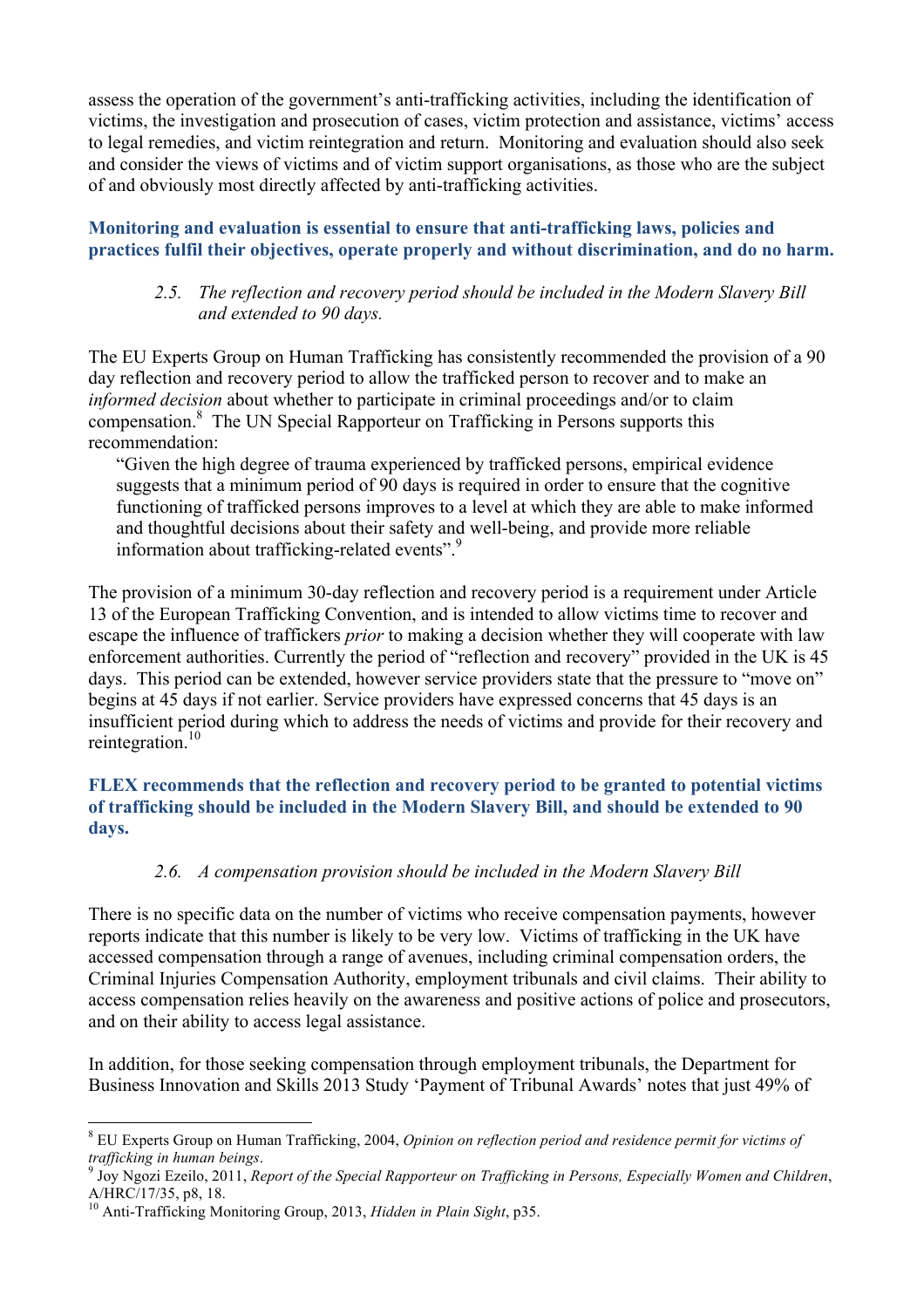claimants had been paid their awards in  $full<sup>11</sup>$  - FLEX is aware of many trafficked persons who are awarded compensation through employment tribunals, but to whom awards are not paid. Under Article 15 of the European Trafficking Convention, States must provide in their internal law for the right of victims to compensation from the perpetrators, and must take measures necessary to guarantee compensation for victims. FLEX recommends that the Modern Slavery Bill contain a provision requiring the Secretary of State or similar to set out:<sup>12</sup>

- a) The procedures to be adopted by which a victim shall be able to apply for compensation; and
- b) The arrangements to be made to provide assistance and support to a person
	- i. applying for compensation;
	- ii. seeking leave to remain in order to claim compensation.

## **FLEX recommends that a compensation provision be included in the Modern Slavery Bill, requiring the specification of procedures and assistance for victims seeking compensation.**

2.7. *A higher proportion of NRM service provider sub-contractors should hold expertise in the support of male victims. The government services tender should include targets for addressing the needs and priorities of trafficked men.*

While 40% of potential victims of trafficking in 2012 were male, only two of the Salvation Army subcontracted service providers specifically address men, nine service providers only address women and five providers work with both sexes (though it is unlikely that the same level of services are provided for each).<sup>13</sup> Male victims of human trafficking have particular priorities and complex needs, which require specialist care.<sup>14</sup> As the Salvation Army reports, men are more likely to be suffering from homelessness and destitution, malnutrition, and language difficulties.<sup>15</sup> Men are also less likely to ask for or take up counselling early on, making it essential that these services continue to be offered during and after the reflection and recovery period.

**The government should ensure that there are sufficient service providers contracted to support victims under the NRM with expertise in the support of male victims. In particular, the tender document and contract for service provision from July 2014 should include specific targets for addressing the needs and priorities of trafficked men.**

## **3. What key measures do you think are needed to better protect child victims of modern slavery.**

*3.1. FLEX supports calls by ECPAT UK and the Anti-Trafficking Monitoring Group for the establishment of a system of legal guardians with responsibility for representing child victims' best interests.* 

<sup>&</sup>lt;sup>11</sup> Department of Business Innovation and Skills, 2013, Payment of Employment Tribunal Awards. Available at https://www.gov.uk/government/uploads/system/uploads/attachment\_data/file/253558/bis-13-1270-enforcement-of-<br>tribunal-awards.pdf (accessed 14 November 2013)

See for example s.11 of the *Human Trafficking and Exploitation (Further Provisions and Support for Victims) Bill* currently before the Northern Ireland Assembly at http://www.niassembly.gov.uk/Assembly-Business/Legislation/Current-Non-Executive-Bill-Proposals/Human-Trafficking-and-Exploitation-Further-Provisions-

 $\frac{13}{13}$  Salvation Army, 2012, Anti-Human Trafficking Report: One year on, p12.<br><sup>14</sup> See Rebecca Surtees, 2008, Trafficking of men – at trend less considered, IOM Global Database Thematic Research Series.

<sup>15</sup> Gayle Munro & Chloe Pritchard (Salvation Army) 2013, *Support Needs of Male Victims of Human Trafficking: Research Findings.*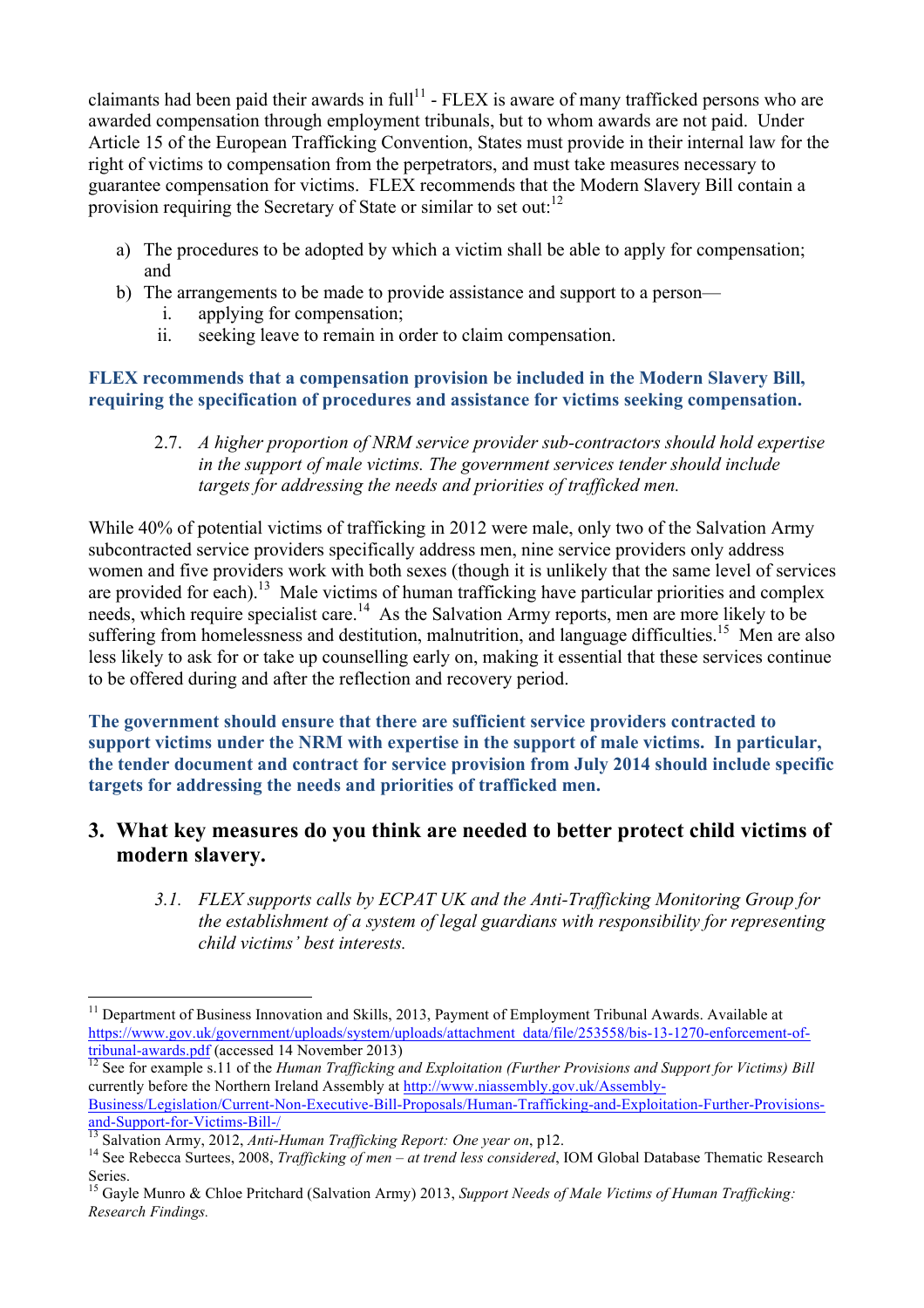FLEX emphasises that both the EU Directive and the European Trafficking Convention require that where there are reasons to believe that a person is a child, that person should be *presumed to be a child* in order to receive immediate access to assistance, support and protection.

**FLEX supports the recommendations of ECPAT and the Anti-Trafficking Monitoring Group that a system of legal guardians be established and that guidance be developed on age disputes in the case of potential child trafficking victims.<sup>16</sup>**

## **4. How can we best ensure victims are not prosecuted for crimes they are forced to commit?**

## *4.1. A non-punishment provision should be included in the Modern Slavery Bill.*

The non-punishment of victims who are compelled to commit crimes is a fundamental component of the trafficking response, and is an obligation on the UK under the EU Trafficking Directive and the European Trafficking Convention. FLEX supports the introduction into the Modern Slavery Bill of a legislative provision that follows the judgment of the Court of Appeal in *L,HVN,THN,T v R*. This provision should ensure that where the victim has committed a criminal act as a direct consequence of being trafficked, no prosecution or imposition of penalties shall occur. A provision to this effect has been included in the *Human Trafficking and Exploitation (Further Provisions and Support for Victims) Bill currently before the Northern Ireland Assembly.*<sup>1</sup>

**FLEX supports the introduction into the Modern Slavery Bill of a non-punishment provision to prevent criminalisation of trafficking victims.** 

*4.2. Law enforcement officials should seek advice from the UKHTC in any case in which they believe the accused may have been compelled to commit a criminal act*

If there is any reason to believe an alleged offender may have committed the offence as a consequence of being trafficked, then the person should be treated as a potential victim and provided with information on referral to the National Referral Mechanism.

**Law enforcement officials should be advised that in any case in which it appears that an alleged offender may have been compelled to commit the criminal act, expert advice should be sought as to whether the elements of trafficking are present.** 

*4.3. There should be an obligation on the Competent Authorities to notify police and prosecutors when a person arrested or charged with a crime is or has been referred to the NRM or is determined to be a victim of trafficking.* 

In the case of *L,HVN,THN,T v R,* the failure of the UKBA to notify the police or the Crown Prosecution Service (CPS) that a positive conclusive decision had been made in the case of HVN, resulted in his conviction and sentencing for the cultivation of cannabis. When the CPS "became aware" of the UKBA's decision an appeal was lodged by HVN's solicitor and his conviction was ultimately overturned by the Court of Appeal, but only after HVN had already spent months in detention. The re-victimisation of a vulnerable 17 year-old victim in this case could have been avoided if the UKBA had in place a system for notifying law enforcement authorities and service providers of decisions under the NRM.

<sup>&</sup>lt;sup>16</sup> Anti-Trafficking Monitoring Group, 2013, *Hidden in Plain Sight*, p63.<br><sup>17</sup> See http://www.niassembly.gov.uk/Assembly-Business/Legislation/Current-Non-Executive-Bill-Proposals/Human-Trafficking-and-Exploitation-Further-Provisions-and-Support-for-Victims-Bill-/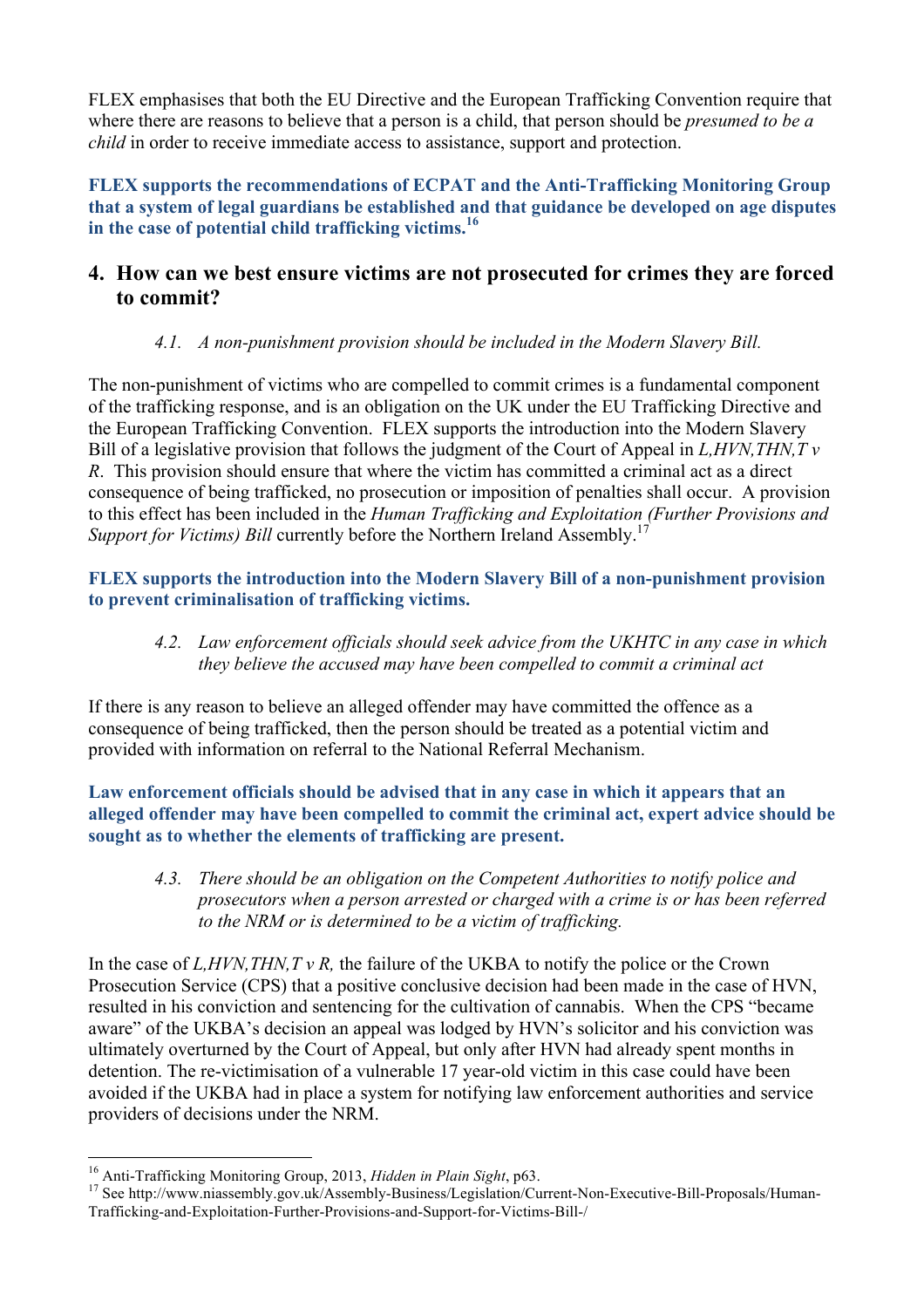**The Modern Slavery Bill should oblige Competent Authorities to notify police and prosecutors when a person arrested or charged with a crime is or has been referred to the NRM or is determined to be a victim of trafficking.** 

*4.4. A specific training programme is required for all criminal justice actors to ensure that potential victims are identified and not punished.* 

A non-punishment provision will only be effective if police, prosecutors, magistrates and judges are comprehensively trained in the identification and referral of suspected victims of trafficking. Training for UK police is currently limited to a brief and voluntary e-learning package. The CPS provides prosecutors with guidance on the prosecution of potential victims of trafficking, but FLEX is not aware whether specific training is conducted on this point, nor is it aware whether training is conducted for magistrates and judges.

#### **A specific training programme should be developed and implemented for all criminal justice actors to ensure that potential victims are identified and not punished.**

*4.5. FLEX supports the aim of the Modern Slavery Bill to bring together disparate provisions criminalising human trafficking, forced labour, slavery and servitude, into a single piece of legislation*

FLEX believes that this will greatly assist in improving the awareness of criminal justice professionals of the existence of trafficking offences, thereby increasing the likelihood that a victim of trafficking offences will be identified as such.

**A single piece of human trafficking legislation could serve to reduce confusion amongst all implementing agencies, particularly with regard to trafficking offences.** 

## **5. Should there be a statutory duty to refer victims to the NRM and what should a 'successful' referral facilitate?**

*5.1. All adult referrals to the NRM must be voluntary and the decision made on the basis of clear and comprehensive information provided in the appropriate language.* 

All adult referrals to the NRM must be voluntary. For this reason FLEX does not recommend that there be a statutory duty to refer victims to the NRM. Article 11 of the EU Directive requires that assistance and support measures be provided on "a consensual and informed basis". The EU Directive also requires that all assistance be provided to potential victims irrespective of their willingness to act as a witness.

In order to ensure potential victims are fully informed, First Responders should be trained in –

- o The structure and operation of the NRM
- o The range of alternatives available to victims who do not wish to enter the NRM
- o How to interview potential victims
- o How to fully and accurately complete NRM referral forms
- o The procedure for seeking review of NRM decisions.

**FLEX believes that a statutory duty to refer victims to the NRM risks overriding victim agency and instead recommends a statutory duty to provide clear information in the potential victim's language, including information on the NRM process, possible outcomes, and the victims' options outside the NRM.**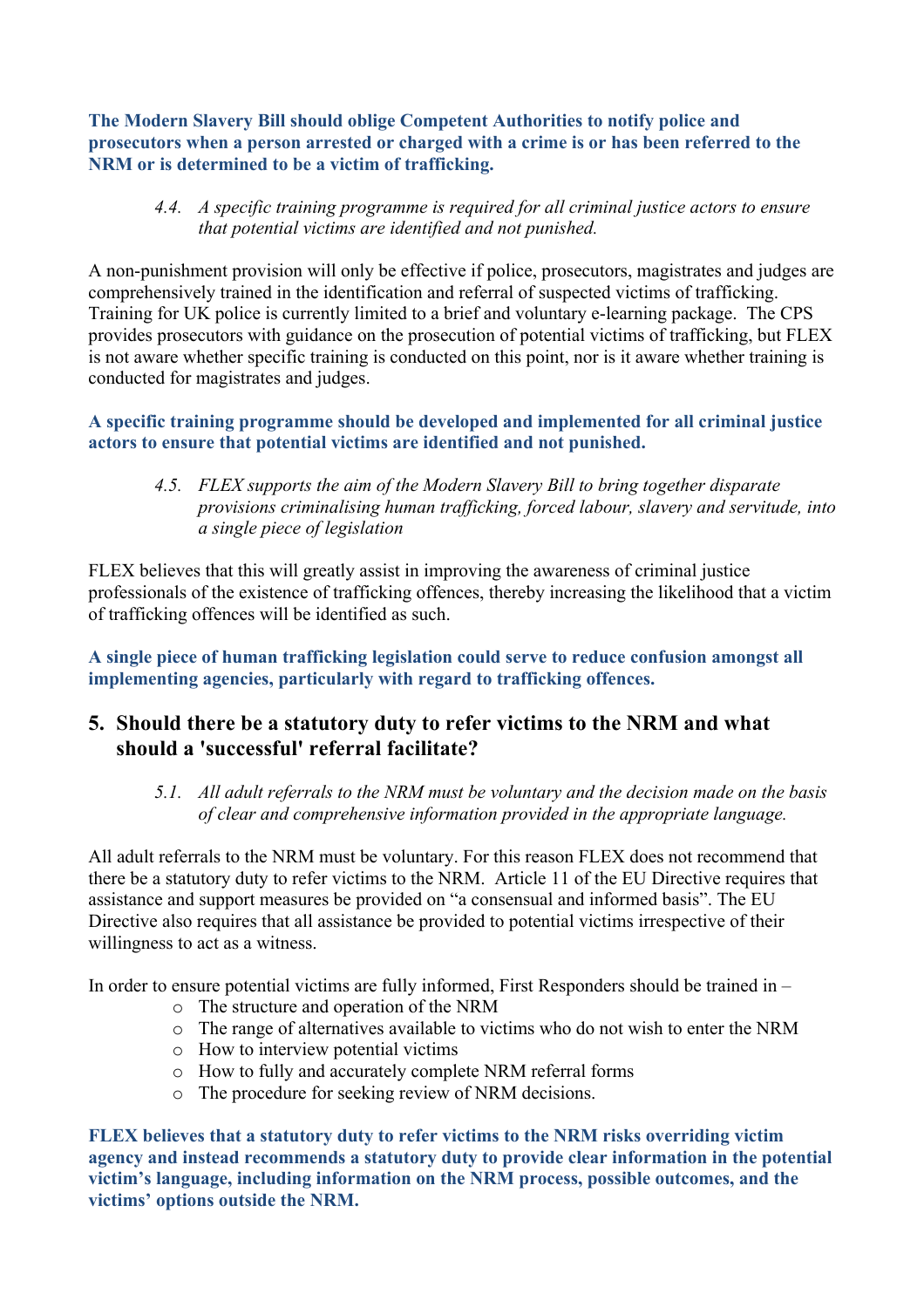*5.2. Potential victims should be provided with emergency accommodation and social support until they have had an opportunity to receive clear and comprehensive information and legal advice on their options.* 

For victims the decision to be formally referred to the Competent Authorities is important, with significant implications for the victim's short term and long-term future. This is not a decision that victims should be required to make 'on the spot', often immediately after their exit from severe exploitation, with the threat of homelessness and destitution if they refuse to comply. Instead, potential victims should have the option of referral to specialist service providers for emergency care without having their cases referred to the competent authorities for determination.

## **A period of assistance should be provided to victims to ensure time to understand the NRM, to receive comprehensive legal advice on their options, and to recover sufficiently to make an informed decision on referral.**

## *5.3. There should be a statutory duty to provide expert legal assistance*

Without the provision of good quality, independent legal advice, victims cannot make an informed decision whether or not it is in their best interests to be referred into the NRM.

A potential victim of trafficking who has been referred into the National Referral Mechanism should receive, as a minimum, expert legal advice on –

- Referral to the NRM the process, possible outcomes, and options for challenging a negative decision.
- Immigration status, including claims for asylum and human rights claims, and options for seeking leave to remain.
- Entitlement to compensation, including through the CICB, criminal compensation, civil claims and employment tribunals.
- Entitlements to housing and social assistance.
- Rights to work.

## **Victims should be provided with a choice of good quality, independent legal advice both before and after their referral.**

## *5.4. A successful referral should facilitate the provision of individualised, victim-driven support and reintegration assistance.*

Assistance should include, at a minimum:

- appropriate and safe accommodation;
- material assistance
- medical treatment, including psychological assistance;
- counselling, including specialist trauma counselling;
- information, including on the operation of the NRM, the reflection and recovery period, the possibility of granting international protection and refugee status;
- translation and interpretation services;
- access to education for child victims and for children of victims;
- legal counselling, either through legal aid or other means; and
- legal representation, either through legal aid or other means, including for the purpose of claiming compensation.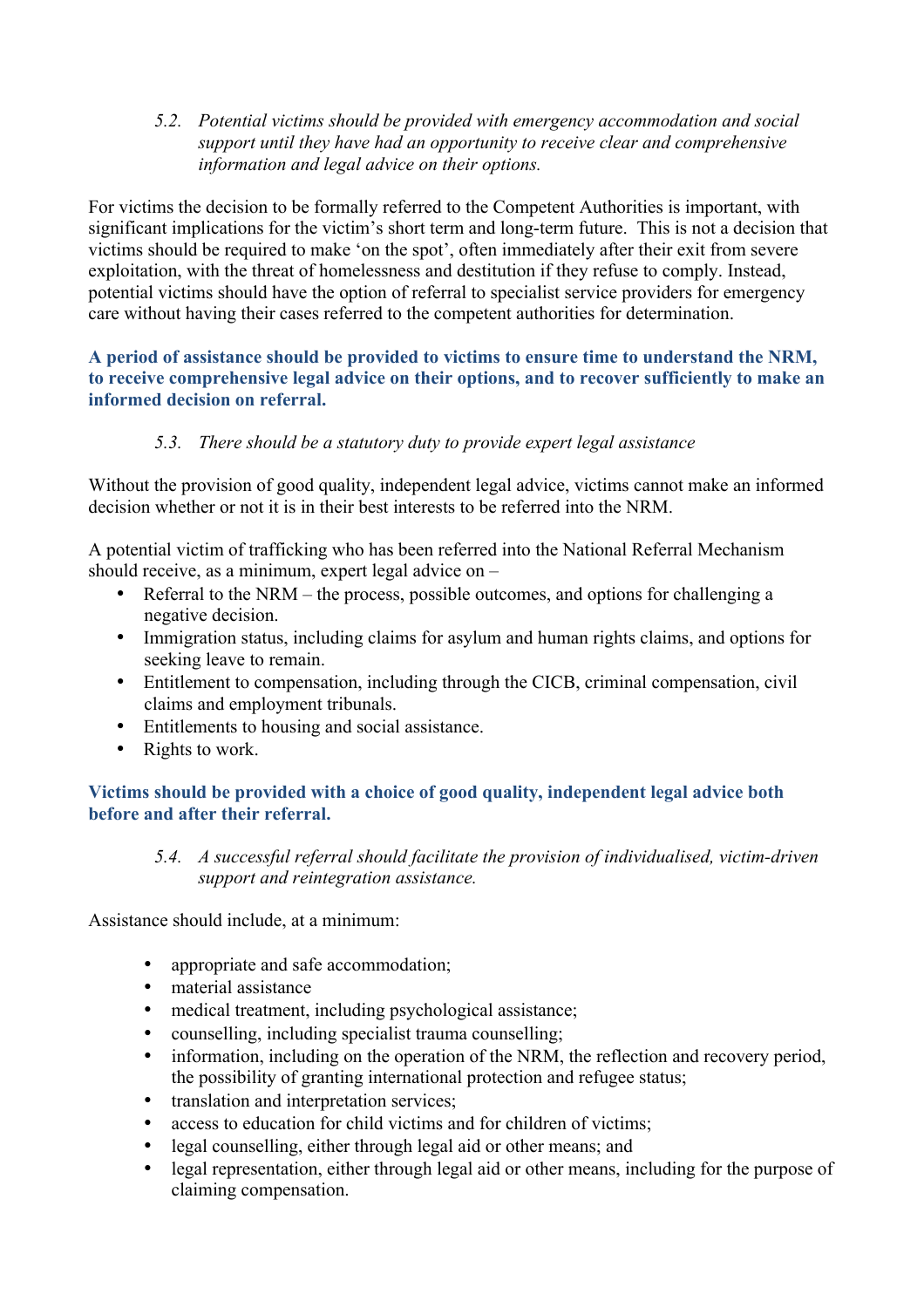• reintegration assistance, including assistance in securing safe long-term accommodation, work, education or training.

## **Criminals**

## **6. What legislative changes must be enacted in order for prosecutions and convictions to be increased? Should the length of sentence for those found guilty be increased?**

*6.1. Clearly define trafficking, forced labour, servitude and slavery in a single piece of legislation.* 

The Modern Slavery Bill should provide clear definitions of trafficking, forced labour, slavery and servitude, in a manner consistent with international law. This will assist in improving both the awareness and understanding of these offences among law enforcement agencies, and encourage the charging and prosecution of such offences.

## 6.2. *Include ancillary offences (aiding and abetting, procuring, etc.) in trafficking legislation.*

The Modern Slavery Bill should also include ancillary offences of aiding and abetting and procuring the commission of the primary offences of trafficking, forced labour, servitude and slavery. This will ensure that those who knowingly assist or are involved in the commission of such offences are not able to escape punishment.

## *6.3. Include a provision ensuring the liability of legal persons for offences of trafficking, forced labour, slavery or servitude.*

The imposition of liability is an obligation upon States under Article 5 of the EU Trafficking Directive, to ensure that companies are not permitted to benefit from the exploitation of their workers, and to encourage steps to eliminate exploitation from the workforce. Liability should be established where the offences are committed for the benefit of the legal person by any person, acting either individually or as part of an organ of the legal person, who has a leading position within the legal person. Liability should also be imposed where the lack of supervision or control by a person in a leading position has made possible the commission of these offences for the benefit of the legal person.

**The Modern Slavery Bill should include a provision ensuring the liability of legal persons (e.g. companies) for offences of trafficking, forced labour, slavery or servitude.** 

## *6.4. Make the proactive investigation and prosecution of cases of trafficking for labour exploitation a policing priority.*

FLEX is concerned that the number of prosecutions and convictions for trafficking for labour exploitation is very low. Between 2007 and 2011 only 106 cases of trafficking for labour exploitation were prosecuted, resulting in just 13 convictions, compared with 512 prosecutions and 80 convictions for trafficking for sexual exploitation.<sup>18</sup> The investigation and prosecution of

 <sup>18</sup> Anti-Trafficking Monitoring Group, June 2013, *In the Dock*, p 39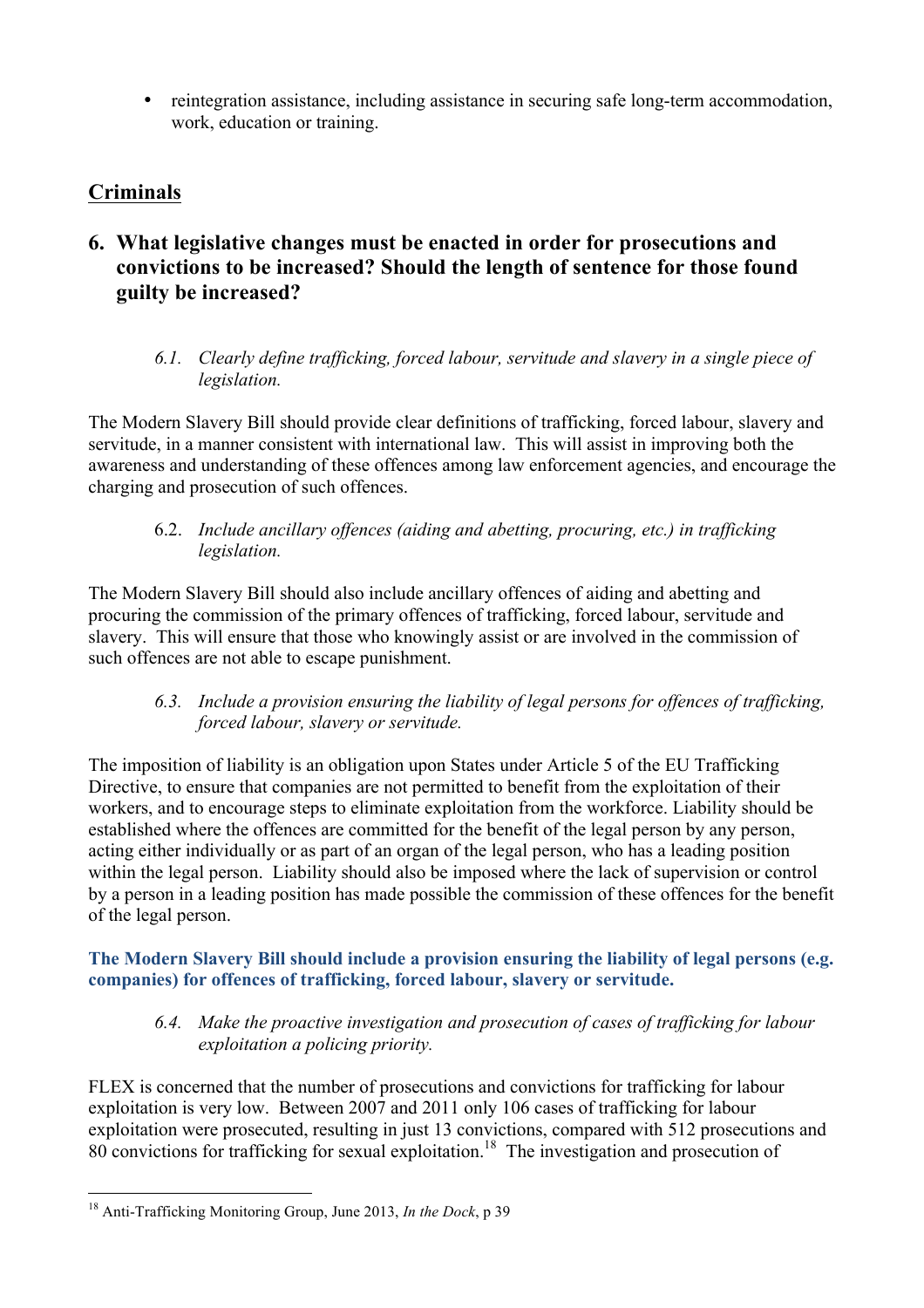trafficking cases, particularly cases of trafficking for labour exploitation involving multiple victims and accused, can be time-consuming and resource-intensive. Unless the investigation and prosecution of trafficking for labour exploitation is made a policing priority, such cases will continue to be neglected.

## **Police must be directed to** *proactively* **investigate cases of trafficking in** *all* **sectors, not just those sectors where trafficking has previously been identified and prosecuted.**

## 6.5. *The scope of the Gangmasters' Licensing Authority should be broadened to cover the full range of high-risk sectors.*

Labour inspections are a key tool for identifying trafficking for labour exploitation. The experience of the Gangmasters' Licensing Authority demonstrates the effectiveness of oversight, inspections and proactive investigations to uncover trafficking for labour exploitation. In 2012, other than the block paving/tarmacking industry, the industries in which the most exploitation was uncovered were those in which the GLA operates – agriculture and food processing.<sup>19</sup>

**FLEX recommends that the scope of the GLA be increased, or an equivalent labour regulator be established, to cover all other sectors in which exploitation is known to occur, including construction, hospitality, and cleaning.** 

## **7. How far do you think the issuing of a 'trafficking prevention order' – enforcing restrictions on those who commit modern slavery offences – would act as a deterrent?**

*7.1. Trafficking prevention orders should restrict the ability of offenders to own or manage a company or business; to employ workers or being involved in the employment of workers; or to work with children or vulnerable individuals*

Little information has been provided on the scope of the proposed 'trafficking prevention order'. From media articles we understand that this would take a similar shape to the 'sexual offence prevention orders' and may 'impose restrictions on the ability of offenders to own a company, visit certain areas'20, foreign travel or finances. FLEX supports these restrictions and understands the Home Secretary's concerns regarding re-offending rates amongst those convicted for trafficking.

*7.2. Trafficking prevention orders should be implemented as part of a broader package of prevention measures.* 

However, we emphasise the much greater importance of addressing the contributing factors to trafficking for labour exploitation that go far beyond individual acts of criminality. In her recent report to the Human Rights Council, the Special Rapporteur on Trafficking in Persons, noted that in order to address 'demand', Governments should ensure that "all business enterprises within their jurisdiction will respect human rights throughout their operations, both at home and abroad $^{221}$ . Deterring demand for human trafficking means taking measures to address structural, global, political, economic and social issues that go far beyond the criminality of one person.

 <sup>19</sup> Serious Organised Crimed Agency, 2013, *UKHTC: A Strategic Assessment on the Nature and Scale of Human* 

*Trafficking in 2012*, p13.<br><sup>20</sup> Guardian, 25 August 2013, 'Modern Slavery bill to tighten laws on human trafficking'. Available at http://www.theguardian.com/law/2013/aug/25/modern-slavery-bill-human-trafficking (Accessed 13 November 2013) <sup>21</sup> Office of the High Commissioner for Human Rights, 2013, Report of the Special Rapporteur on Trafficking in

Persons, Especially Women and Children, Joy Ngozi Ezeilo. Available at http://daccess-ddsny.un.org/doc/UNDOC/GEN/G13/122/82/PDF/G1312282.pdf?OpenElement (accessed 13 November 2013)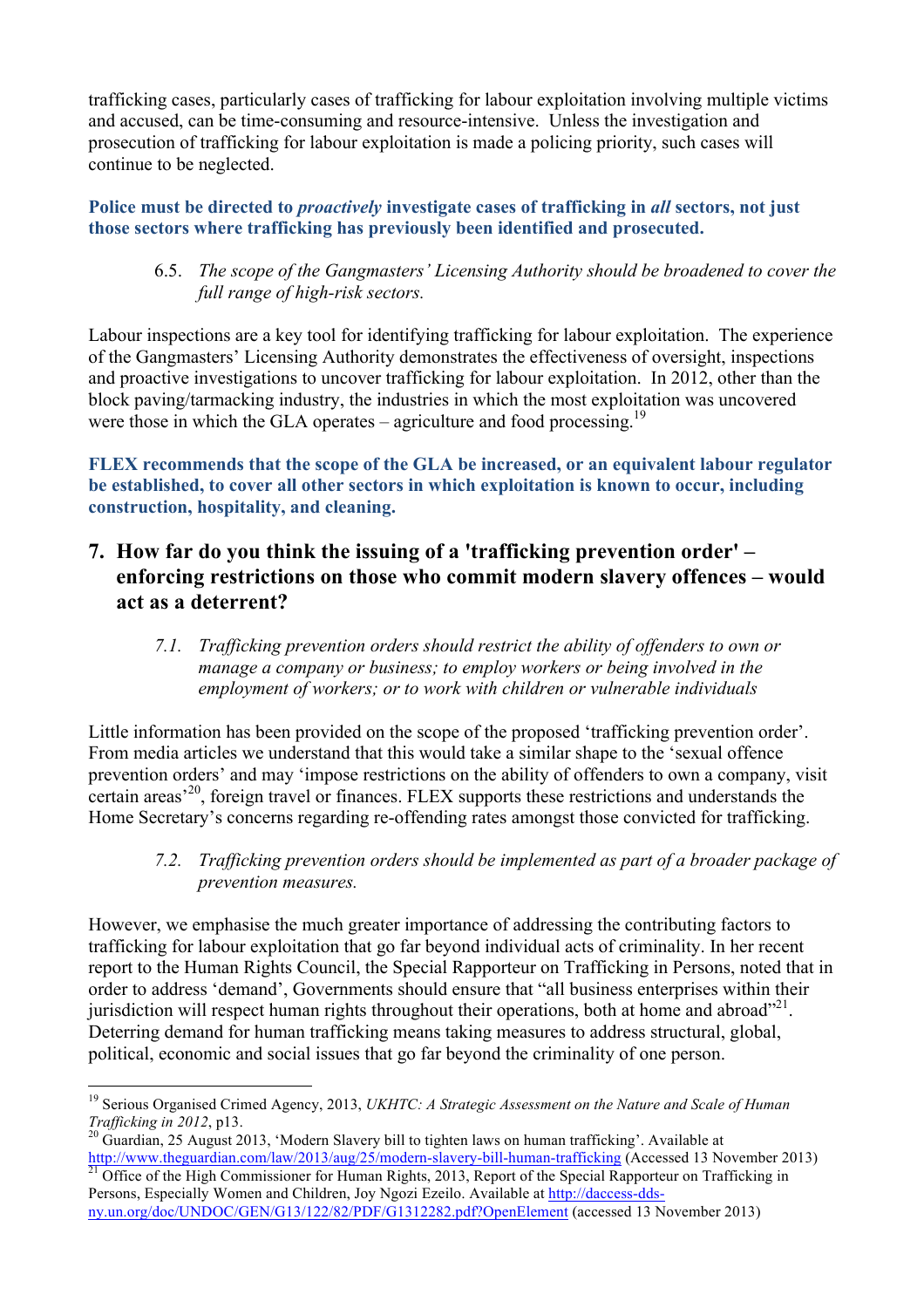**FLEX recommends that prevention orders include restricting the ability of offenders to own or manage a company or business; to employ workers or being involved in the employment of workers; or to work with children or vulnerable individuals and are part of a broader package of prevention measures.** 

## **8. What action do you think is needed to better enable authorities to confiscate the assets of traffickers?**

## *8.1. Clear definitions consistent with international law facilitate mutual legal assistance*

Trafficking is often a transnational crime, and locating and confiscating the assets of traffickers can require international legal cooperation. FLEX repeats point (1.1) above, that ensuring the definitions included in the Modern Slavery Bill are consistent with international law is important to facilitate mutual legal assistance in the identification, freezing and seizure of traffickers' assets.

## **Anti-Slavery Commissioner**

## **9. What 3 core powers do you think a new Independent Anti-Slavery Commissioner should possess? What should be the main focus of the role?**

9.1. *The UK should adopt an independent Commissioner that has comparative powers to the Dutch National Rapporteur on Trafficking.*

This could be achieved by ensuring provisions in the Modern Slavery Bill similar to those found in the Children's Act 2004 which established the Children's Commissioner, including powers to:

- Act in an advisory capacity to the Justice Minister and Home Secretary and reporting to Government on human trafficking in the UK;
- Visit and monitor work sites for the purpose of engaging in analysis of the scale of the problem, prevention and combating efforts;
- Request information from government agencies and public servants regarding their antitrafficking functions and activities, including with respect to the consideration of cases within the National Referral Mechanism;
- Demand a response from government agencies and public servants to reports and recommendations;
- Initiate inquiries in to specific cases of trafficking in the UK that raise issues of public policy and to make recommendations to the Secretary of State.

In order to ensure accountability, reports from the Modern Slavery Commissioner should be laid before Parliament and the Government's response considered and discussed. It is important that the proposed Modern Slavery Commissioner is both an expert in human trafficking and is independent from Government, to ensure unbiased and authoritative reports and assessments. The importance of independent monitoring was recognised in the OSCE Brussels Ministerial Decision No.14/06, which recommends that States "consider appointing National Rapporteurs or similar *independent* monitoring mechanisms" (emphasis added).<sup>22</sup> It was also

<sup>&</sup>lt;sup>22</sup> OSCE Ministerial Council, *Decision No. 14/06 Enhancing efforts to combat trafficking in human beings, including for labour exploitation, through a comprehensive and proactive approach*, MC.DEC/14/06, 5 December 2006.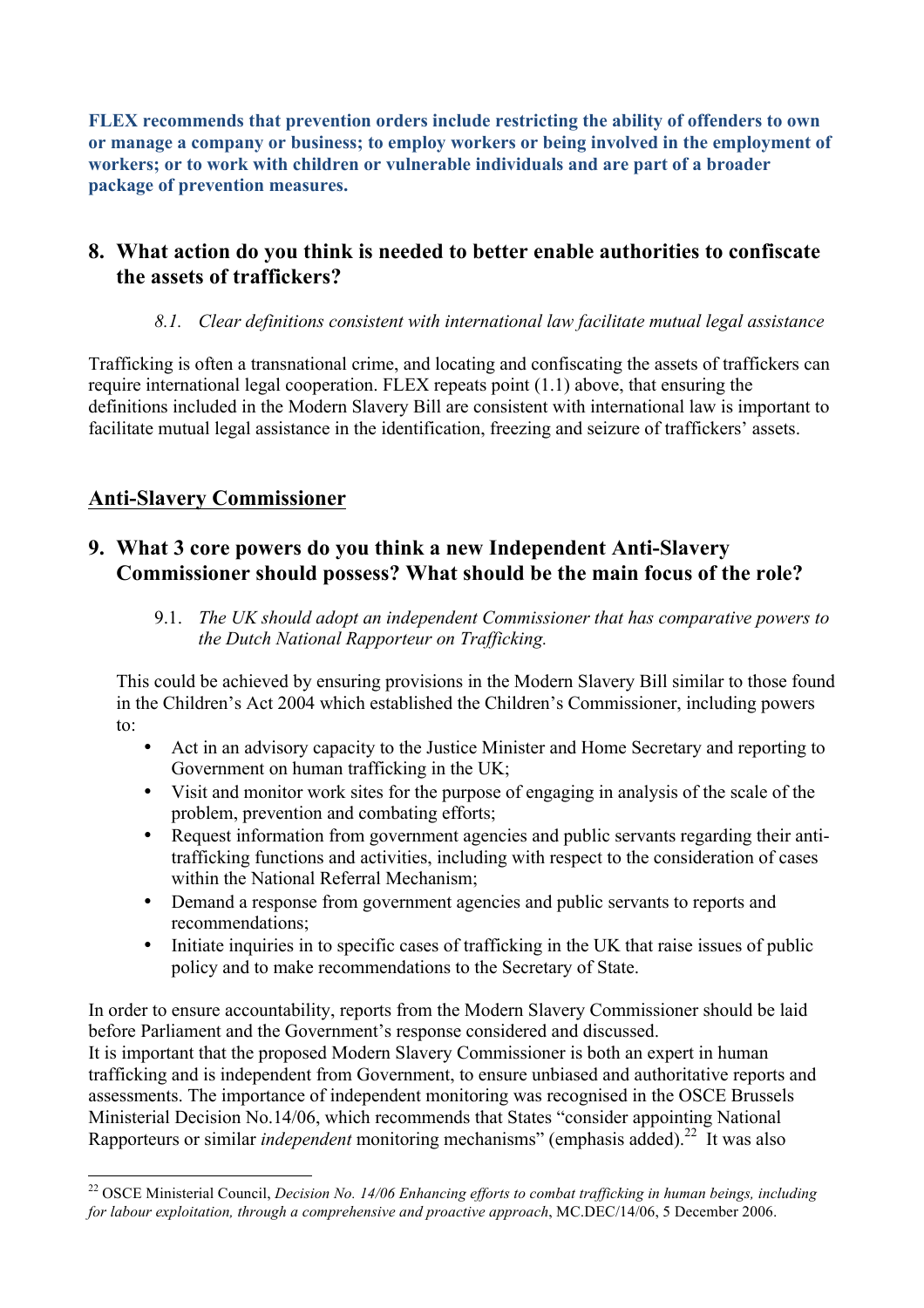emphasised by the OSCE Alliance Against Trafficking in Persons, which recommended in 2007 that "States should ensure independency of National Rapporteurs and equivalent mechanisms" and that National Rapporteurs should be "responsible for the gathering and analysis of data (qualitative and quantitative information) on the broader issues" of human trafficking.<sup>23</sup>

**The proposed Modern Slavery Commissioner should be independent, have strong expertise in human trafficking and play a strong monitoring and evaluation function.**

## **Supply Chain**

## **10.How should British multi-nationals ensure that their supply chains are free from slavery?**

## 10.1. *British multi-nationals should adopt a range of measures to eliminate exploitation modelled on the response to the Bangladesh Rana Plaza tragedy of April 2013*

In order to ensure that British multi-nationals' supply chains are free from slavery a mixture of measures is required. FLEX welcomes the UK government's recent adoption of its action plan on human rights and business and specifically its attention to Government expectations of business with reference to human rights law and the measures set out to promote the 'business and human rights agenda<sup> $24$ </sup> FLEX notes the progress made in the wake of the Rana Plaza tragedy in Bangladesh, where labour rights activists brokered the *Bangladesh Accord on Fire and Building Safety* which now has more than 100 global brands as signatories, including John Lewis, Marks and Spencer, Arcadia Group, Tesco and other British multi-nationals. In addition Primark has agreed to pay workers and their families long-term compensation and the ILO chairs a 'Rana Plaza Workers Compensation Coordination Committee' in which a small number of companies, including Primark, are engaged (yet more UK brands have failed to sign up, including Matalan, Premier Clothing and Store 21). The Business Social Compliance Initiative (BSCI) has also increased its inspections of Bangladesh factories.

The measures taken in Bangladesh following the tragic events in April 2013 serve as a guide for multi-national operations in other countries. Rather than a simple replication of the Bangladesh Accord and related measures in other geographical situations, it is more important that lessons and themes are drawn from the Rana Plaza response to ensure such a tragedy could be avoided for workers elsewhere. Such lessons include:

- Recognising and reforming the business model pursued by major retailers which is heavily reliant on outsourcing, making accountability extremely difficult and allowing labour practices to get murkier at the distant end of the supply chain.
- Applying structured and standard inspection regimes to sub-contractors in order to guarantee that workers are provided clear information about their labour rights.
- Strengthening commitments to collectivisation and to ensuring workers are empowered paying particular attention to the use of gendered social roles to exploit workers and the need to address this by creating mechanisms for women's participation and leadership in unions and collective associations.
- Guaranteeing a living wage and formal work contract to all workers in order to ensure

 <sup>23</sup> See *Alliance Statement on National Rapporteur or Equivalent Mechanism*, presented by the OSCE Special Representative for Combating Trafficking in Human Beings (SR) on behalf of the Alliance Expert Coordination Team (AECT), 16 October 2008, available at  $\frac{http://www.osce.org/cth/34440}{http://www.osce.org/cth/34440}$ <br><sup>24</sup> Foreign and Commonwealth Office, 2013, Good Business: Implementing the UN Guiding Principles on Business and

Human Rights. Available at

https://www.gov.uk/government/uploads/system/uploads/attachment\_data/file/236901/BHR\_Action\_Plan\_final\_online\_version\_1\_.pdf (accessed 14 November 2013)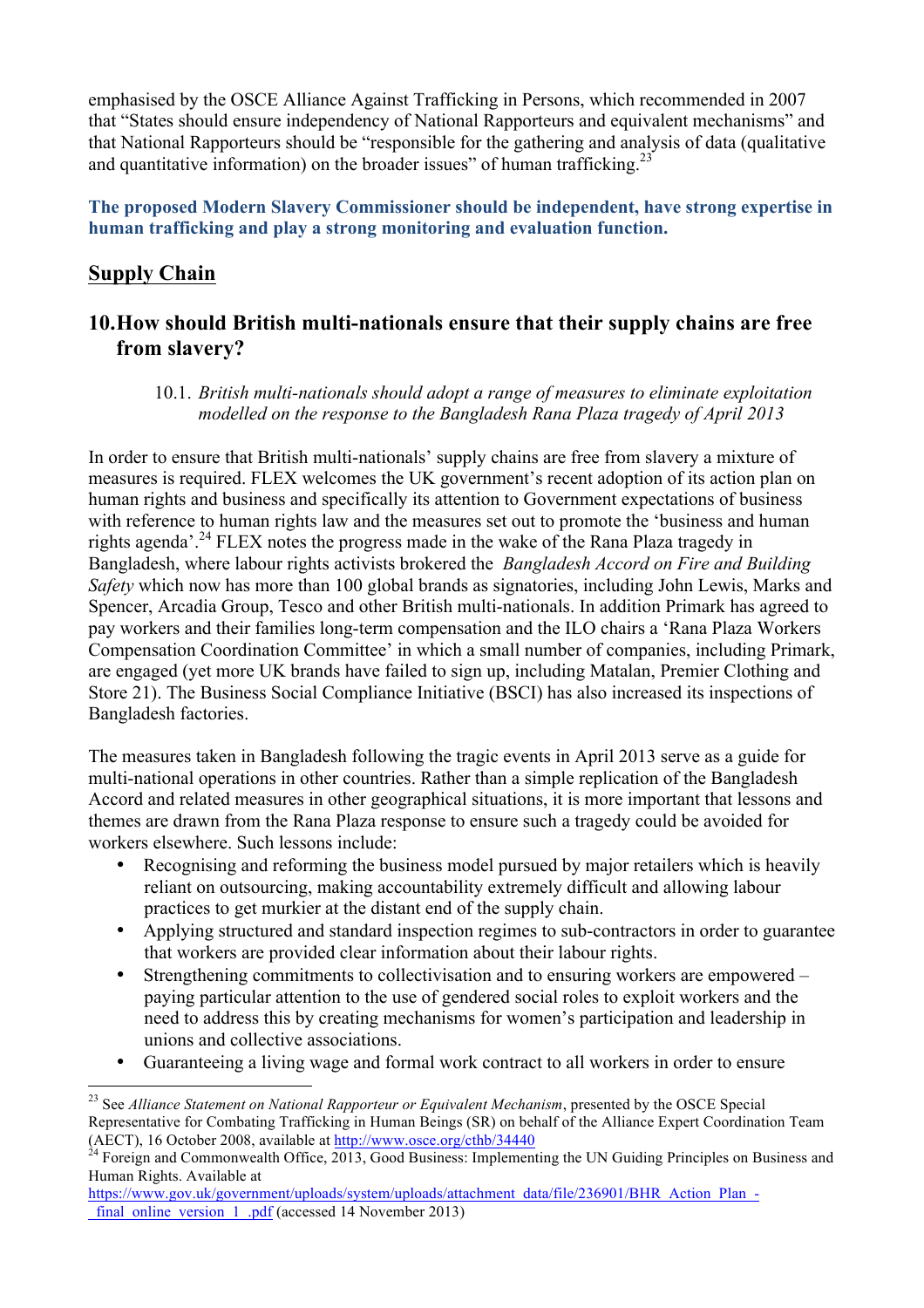sustainable employment conditions.

## **British multi-nationals should, at a minimum: address transparency in supply chains; ensure standard inspection regimes are applied by all sub-contractors; strengthen commitments to collectivisation; and guarantee a living wage to all workers.**

#### 10.2. *Voluntary and mandatory measures are required to ensure that business complies with international labour standards.*

Since the entry into force of California's Transparency in Supply Chains (TISC) Act in January 2012, those who believe that the Act has the potential to reduce the incidences of exploitation in supply chains have advocated similar legislation elsewhere.<sup>25</sup> In the UK, Michael Connarty MP proposed a Transparency in UK Company Supply Chains (Eradication of Slavery) Private Members Bill, based on the California model in June 2012. FLEX supports such legislation as a first step towards the eradication of labour exploitation in supply chains. It is important, for example, that major companies report on measures taken to eradicate forced labour and trafficking from their supply chains, and that relevant company officers are trained in the necessary skills to detect cases and abuse and remediate them. However, whilst the Californian TISC model is positive in its encouragement of businesses to increase transparency and address exploitation where identified, there is no requirement to disclose steps taken towards eradicating slavery in supply chains nor to impose penalties for non-compliance. FLEX believes that the measures proposed in the TISC Act will only be successful if coupled with a binding agreement on the part of companies to adhere to internationally agreed labour standards and the threat of penalties upon failure to do so.

Therefore, whilst the Government's recent attention to business and human rights is laudable, FLEX believes that voluntary *and* mandatory measures are required to ensure that business complies with international labour standards. A further lesson from the Rana Plaza tragedy of April 2013 is found in Primark's sales profits increase in the same year to September 2013 of 22 per cent. The implication that workers producing garments for Primark were killed in the Rana Plaza collapse and the extremely poor working conditions uncovered in Bangladesh appears to have had little impact on Primark's 'brand' image and resultant sales products. Whilst TISC legislation relies on the relationship between companies and consumers and the impact of slavery in supply chains on 'brand' image, when there is no recognised standard to which all companies must adhere it is difficult for consumers to begin to make a choice between one company and the next.

The Special Rapporteur on Trafficking provides a helpful summary of the State obligation to protect against human rights abuses, including by third parties:

'States have a responsibility to protect against human rights abuses, including trafficking in persons and exploitation of persons by third parties, including business enterprises and criminal associations, through appropriate policies, regulation and adjudication'.26

**The UK government has an obligation to protect and uphold universal human rights that should not exclude its oversight of multi-national corporations.** 

## **Non-legislative actions**

## **11.What areas of non-legislative activity do you see as a priority to run alongside**

 $^{25}$  See for example, Centre for Social Justice, 2013, 'It Happens Here'  $^{26}$  ibid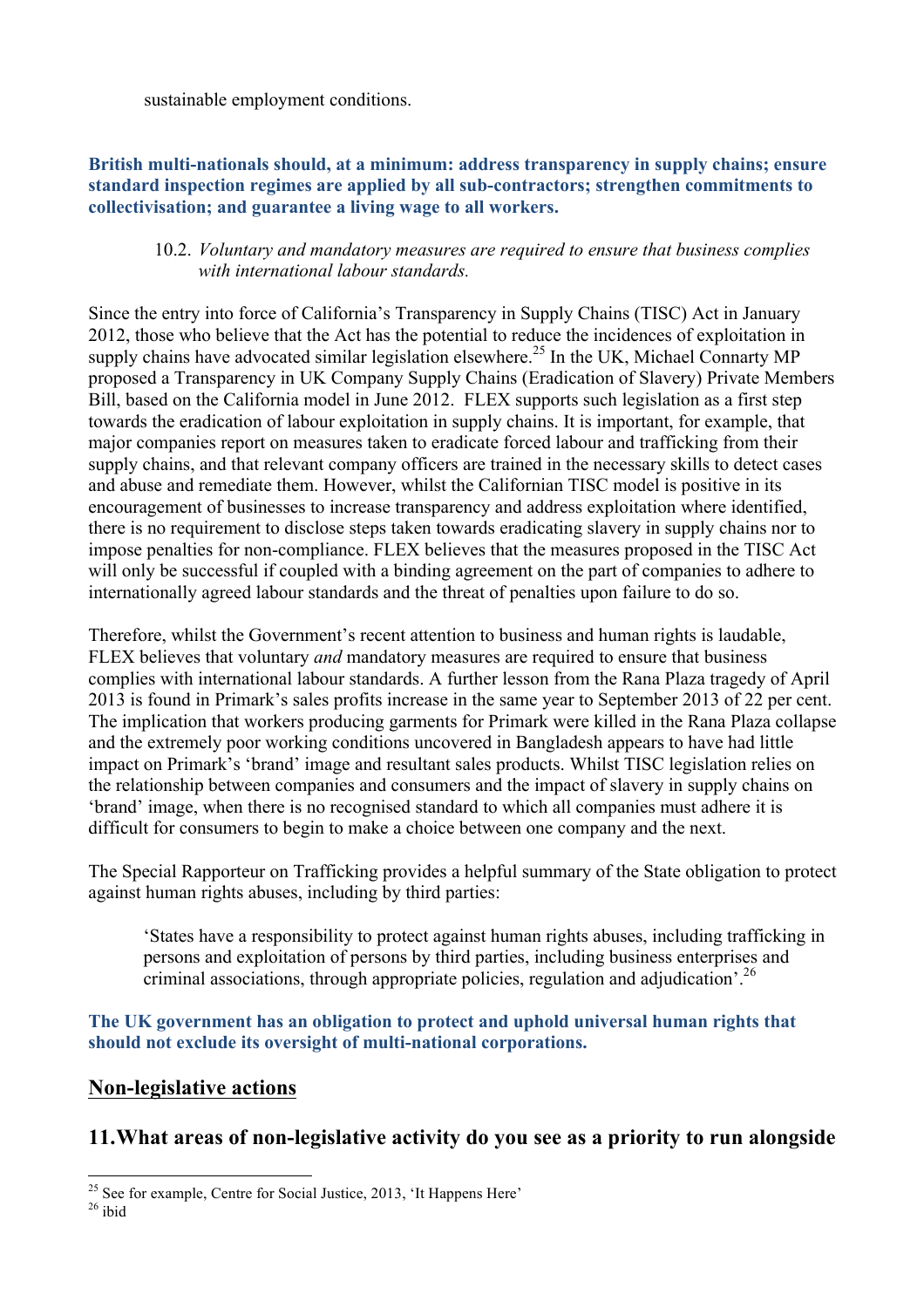## **the passage of the Bill?**

FLEX highlights the importance of the following non-legislative action to improve the current response to trafficking, and in particular trafficking for labour exploitation:

- **Training of frontline agencies**, including police, immigration officials, and local authorities, on the identification, referral and assistance of victims.
- Development, monitoring and assessment of **minimum standards for support** providers under the NRM.
- **Engagement of a much broader range of stakeholders** in the operation of the antitrafficking framework: including those working with migrants, workers, vulnerable individuals in the NRM as First Responders
- **Extending the Joint-Strategic Group** to include those representing individuals in all forms of exploitation.
- **Increased resources to the GLA and HSE** to proactively investigate cases of trafficking for labour exploitation.
- Government support for the proposed ILO Forced Labour Protocol and **ratification of the Domestic Workers Convention.**
- Reducing the vulnerability of workers to trafficking, by **more strongly enforcing minimum wage and self-employment.**

## **12.If you are familiar with the It Happens Here report, what do you believe are the 5 most important recommendations that it put forward?**

- The UK Border Agency should be removed as a Competent Authority for the NRM. The single Competent Authority under the UK Human Trafficking Centre should approach all agencies to gather information and make a decision on whether or not an individual has been trafficked.
- Responsibility in government for human trafficking and modern slavery should be transferred from the Immigration Minister to the Policing and Criminal Justice Minister in the Home Office.
- The obligation to proactively investigate indicators of modern slavery should be outlined in statute, under the new Modern Slavery Act.
- The remit of the Gangmasters Licensing Authority should be extended to include additional sectors where high volume cheap labour is employed, such as non-food manufacturing, the hospitality industry and construction work.
- Given the risks of exploitation of overseas domestic workers, the Government should restore the ability for domestic workers to change employers.

## **13.In view of the need to a short, focussed, Bill are there any additional key areas that you believe should be included?**

## *13.1. Victims should be granted working rights during the reflection and recovery period, to be continued upon a positive conclusive decision.*

Through its engagement with migrant and worker organisations, FLEX is aware that one of the key concerns of exploited migrant workers is their inability to work during the period that they are awaiting a conclusive grounds decision. This reflects the reality that many migrant workers who come to the UK do so in order to send remittances back to their families who rely on their income. When migrant workers suffer exploitation, including non-payment of wages over long periods of time, one of their priorities on exiting the exploitation situation is to find safe, paid employment.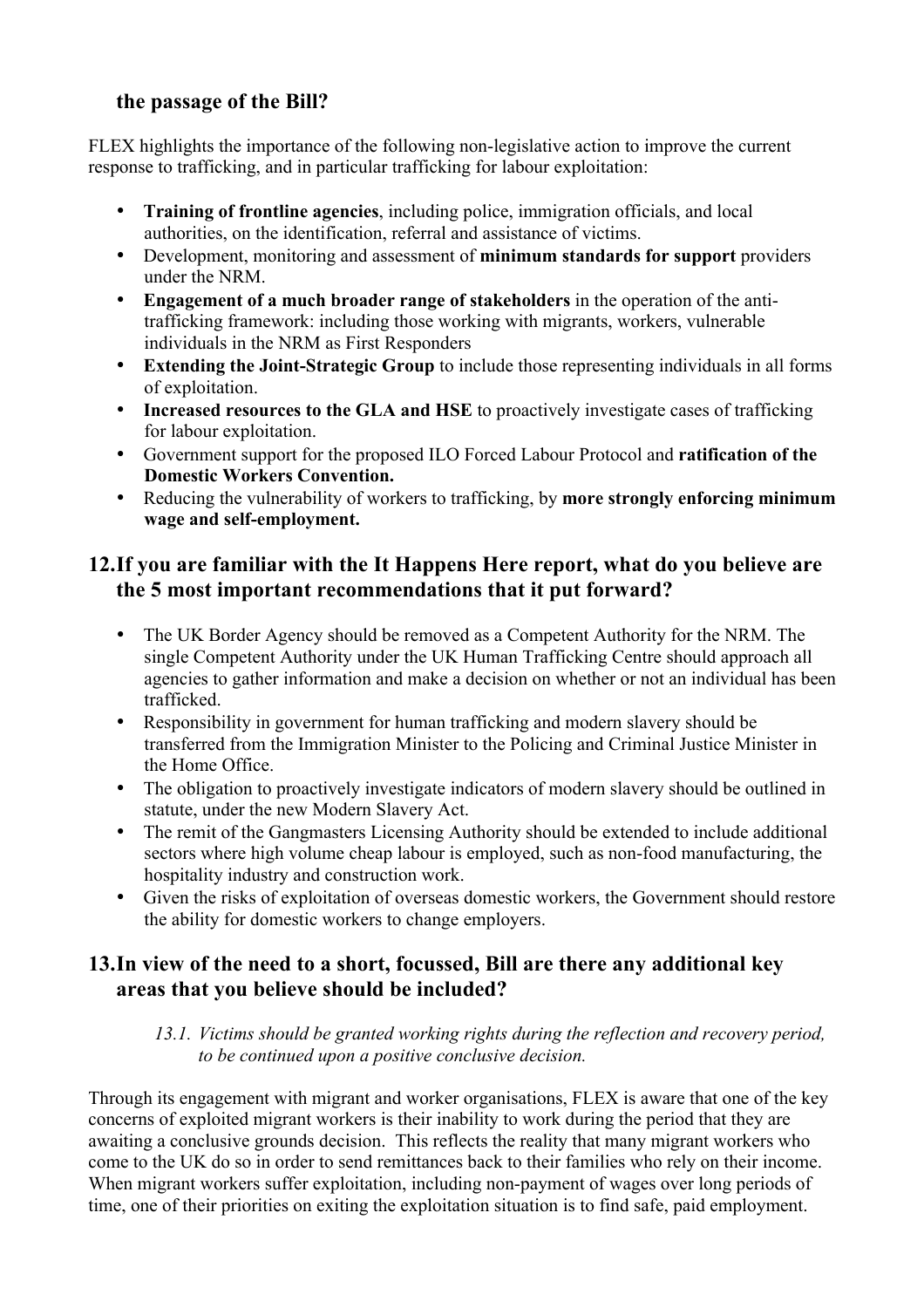Without the right to work during the often long period between referral and a conclusive grounds decision, trafficked persons feel "paralysed" by their powerlessness and dependence on service providers. In some cases, potentially trafficked persons choose not to enter the NRM and to instead seek work as undocumented workers. In this situation, the trafficked person is highly vulnerable to further exploitation and re-trafficking, as traffickers take advantage of their precarious situation.

## **Providing potentially trafficked and trafficked persons with the right to work ensures that they are provided with the assistance that they need to recover without discouraging their engagement with the NRM by making them wholly dependent on service providers.**

## *13.2. The UK government should enable victims of trafficking for labour exploitation to seek remedies against abusive employer practice under employment law*

Taking actions to recover unpaid wages and overtime, or to claim compensation for other employment law breaches, can be both an effective and empowering way for victims' to achieve their legal right to a remedy and to assist their rehabilitation. Some victims, particularly with the assistance of pro bono lawyers, have succeeded in receiving significant awards through employment tribunals. However victims of trafficking for labour exploitation who were without the right to work at the time of their exploitation (i.e. without a visa or EEA citizenship) face significant barriers to making a successful employment claim. This is due to the principle of illegality, which prevents the enforcement of any employment relationship that is not legal. In the case of *Huonga v Allen* (currently on appeal to the Supreme Court) this meant that a child who had been severely exploited as a domestic worker in the UK was denied compensation, as to allow her case to succeed would be "condoning her illegality".<sup>27</sup>

The government should ensure that exploitative employers are not able to escape the payment of wages by relying on the illegality of the employment relationship through which they exploited their victim. The government should clarify that victims of trafficking are entitled to make claims under employment law, regardless of their current or prior immigration status. The government should also ensure that victims of trafficking are specifically exempt from the requirement to pay employment tribunal fees, introduced in July 2013. Successful claims under employment law ensure that the victim is compensated for the exploitation they have suffered, and is often an easier, more successful and more empowering process for victims than seeking compensation through the criminal justice system.<sup>28</sup>

## *13.3. An automatic residence permit should be provided, modelled on Italy's Article 18, legislative decree no. 286/1998*

Where there is a social protection scheme in place that is not linked to law enforcement cooperation, victims are more likely to be rehabilitated, reintegrated and to avoid re-trafficking situations. Italy's Article 18 provides a residence permit for humanitarian reasons for six months for the purpose of education or work to victims of trafficking including a programme of social assistance and integration. The permit may be renewed for a period of one year and can also be converted for education or work. Two separate channels to obtain this permit exist: firstly the 'judicial path' where the victim agrees to cooperate with the police and prosecutor; and secondly the 'social path' whereby an approved social assistance agency can provide a statement on behalf of the trafficked person in lieu of their cooperation with law enforcement.

<sup>&</sup>lt;sup>27</sup> *Huonga v Allen* [2012] EWCA Civ 609<br><sup>28</sup> See further Janice Lam and Klara Skrivankova (2009) *Opportunities and Obstacles: Ensuring access to compensation for trafficked persons in the UK.*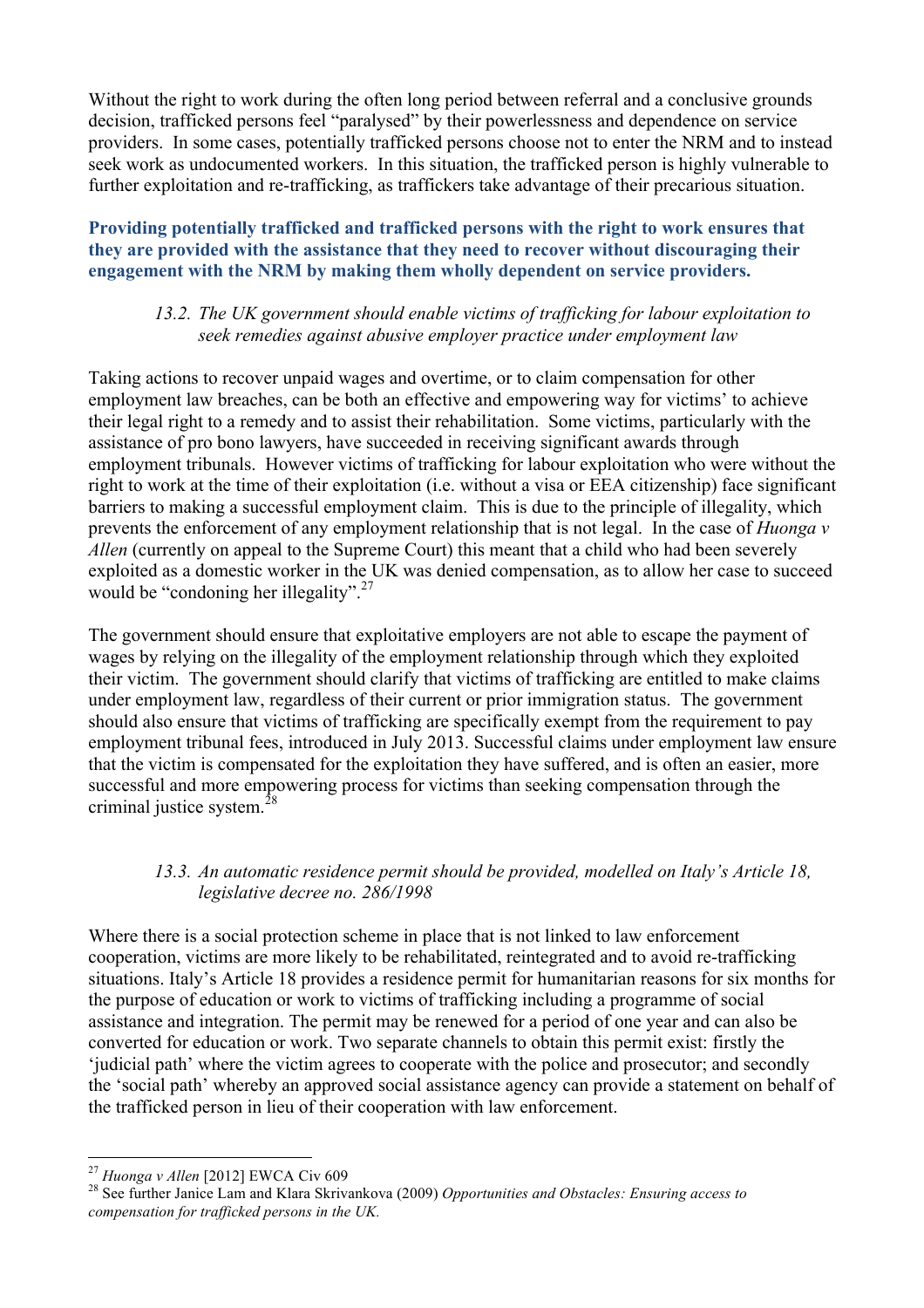This permit is available regardless of whether the trafficked person agrees to cooperate in legal proceedings against his or her trafficker. This provision was designed, to offer the opportunity for a trafficked person to fully rehabilitate and start a new life away from the control of their traffickers. The evidence from Italy shows that once residency is granted and trafficked persons have time to fully reflect and to re-build relationships of trust then they tend to file a complaint against their traffickers. Under this system there is also no time limit on the reflection period to which a trafficked person must submit, enabling a statement or complaint to be made at a time appropriate to the victim.

#### **The UK should ensure that it has a victim-centred non-conditional assistance system that facilitates the social and labour inclusion of trafficked persons.**

13.4. *A programme for the post-identification support and reintegration of victims of trafficking and minimum standards to ensure the safe and voluntary return of victims to their countries of origin is required*

It is widely accepted that the UK government response to human trafficking is heavily focussed on the identification of victims, with limited provision for the rehabilitation, reintegration or safe return of victims post-identification. Under current arrangements victims who receive a positive decision receive only two weeks of government funded resettlement assistance. The UK has an obligation under Article 9 of the UN Trafficking Protocol to protect victims of trafficking from revictimisation. Without reintegration assistance that supports victims in finding safe accommodation and work, victims are also vulnerable to further exploitation and re-trafficking.

Article 16 of the European Trafficking Convention requires that States establish repatriation programmes aimed at avoiding re-victimisation. In the UK there is no formal or specialised programme for the return of victims of trafficking, and no minimum standards to ensure that victims returned by government agencies, service providers are safe from re-victimisation.

**The UK government should implement a programme for the post-identification support and reintegration of victims of trafficking and develop minimum standards to ensure the safe and voluntary return of victims to their countries of origin.**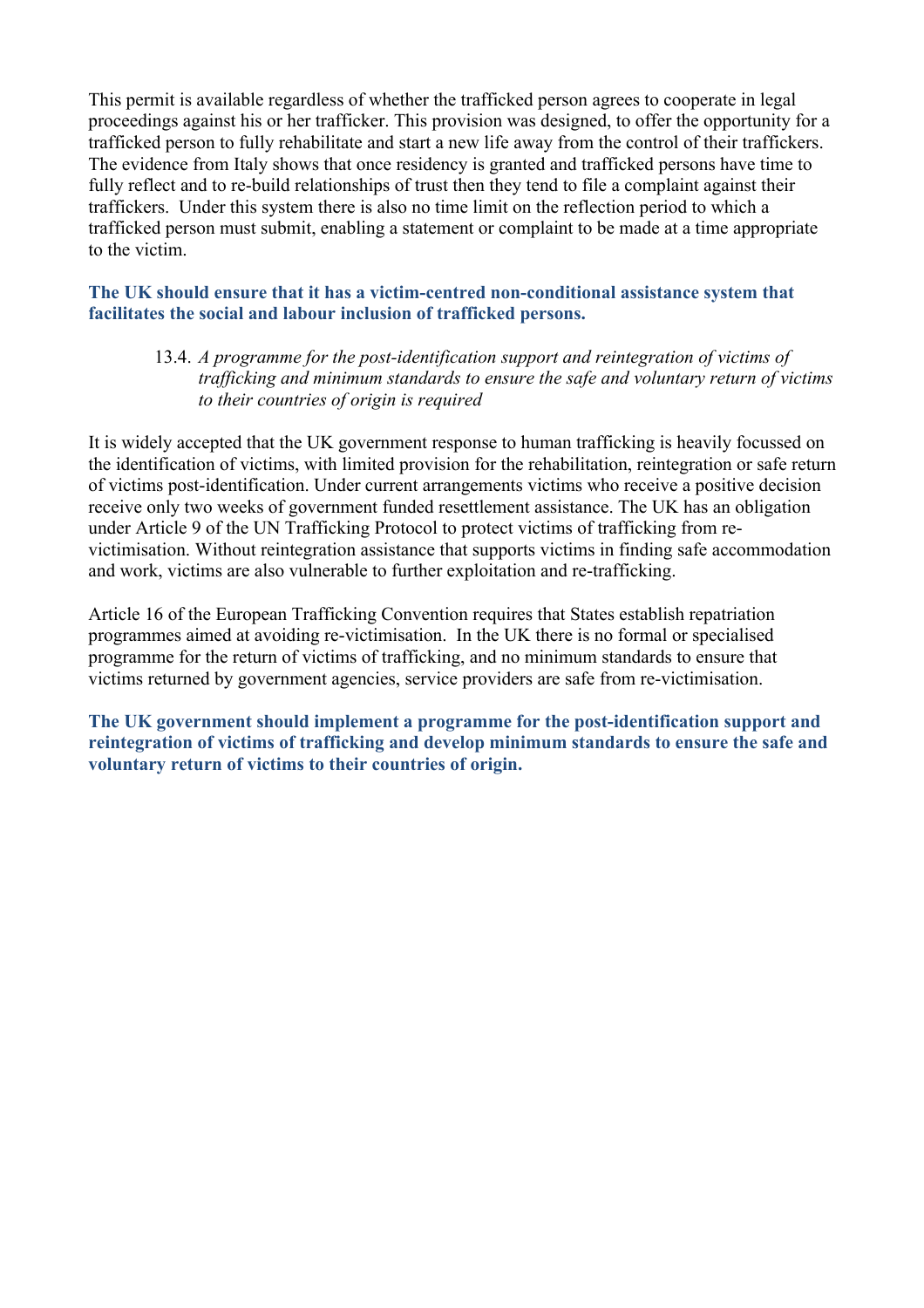## **Key Recommendations:**

## **1. How should Modern Slavery be defined?**

1.1. The UK should adhere to the international legal definitions of forced labour, slavery and slavery-like practices, and trafficking in persons

## **2. What action do you think is most needed to improve the support and protection for adult victims of modern slavery?**

- 2.1. The provision of assistance to potential and identified victims of trafficking should be detailed in the Modern Slavery Bill.
- 2.2. A choice of good quality, independent legal advice should be included as a measurable minimum standard and provided from the point of identification.
- 2.3. Legal aid restrictions must not adversely impact upon victims of trafficking, particularly with respect to judicial review.
- 2.4. Monitoring and evaluation that integrates the views of victims themselves and that is conducted by an independent Commissioner is essential to ensure effective antitrafficking responses.
- 2.5. The reflection and recovery period should be included in the Modern Slavery Bill and extended to 90 days.
- 2.6. A compensation provision should be included in the Modern Slavery Bill, requiring the specification of procedures and assistance for victims to claim compensation.
- 2.7. A higher proportion of NRM service provider sub-contractors should hold expertise in the support of male victims. The forthcoming government services tender should include specific targets for addressing the needs and priorities of trafficked men.

## **3. What key measures do you think are needed to better protect child victims of modern slavery.**

3.1. FLEX supports calls by ECPAT UK and the Anti-Trafficking Monitoring Group for the establishment of a system of legal guardians with responsibility for representing child victims' best interests.

## **4. How can we best ensure victims are not prosecuted for crimes they are forced to commit?**

- 4.1. A non-punishment provision should be included in the Modern Slavery Bill.
- 4.2. Law enforcement officials should seek advice from the UKHTC in any case in which they believe the accused may have been compelled to commit a criminal act.
- 4.3. The Modern Slavery Bill should oblige Competent Authorities to notify police and prosecutors when a person arrested or charged with a crime is or has been referred to the NRM or is determined to be a victim of trafficking.
- 4.4. A specific training programme should be developed and implemented for all criminal justice actors to ensure that potential victims are identified and not punished.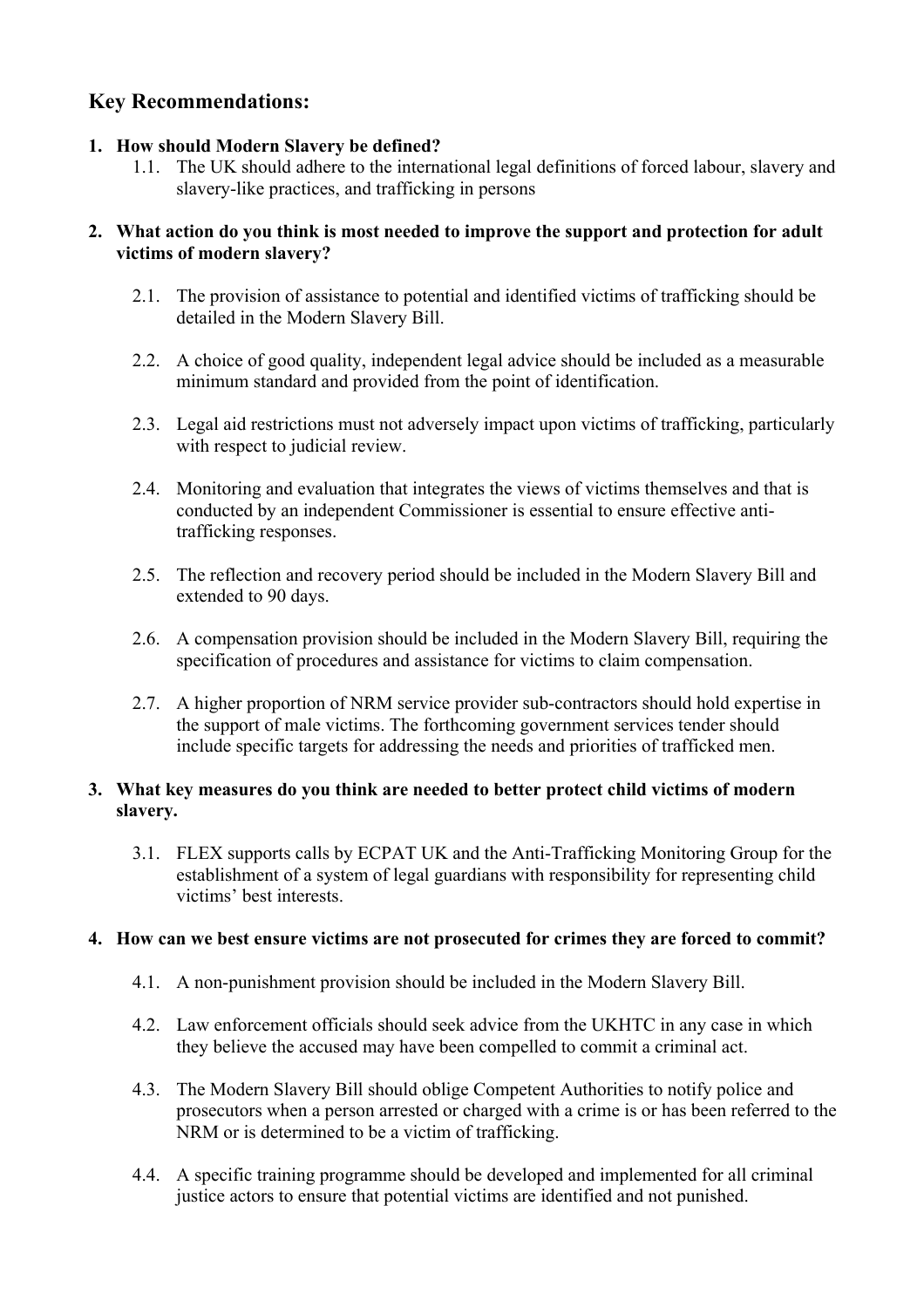4.5. Provisions criminalising human trafficking, forced labour, slavery and servitude should be contained in a single piece of legislation

#### **5. Should there be a statutory duty to refer victims to the NRM and what should a 'successful' referral facilitate**

- 5.1. All adult referrals to the NRM must be voluntary and the decision made on the basis of clear and comprehensive information provided in the appropriate language.
- 5.2. Potential victims should be provided with emergency accommodation and social support until they have had an opportunity to receive clear and comprehensive information and legal advice on their options.
- 5.3. There should be a statutory duty to provide expert legal assistance.
- 5.4. A successful referral should facilitate the provision of individualised, victim-driven support and reintegration assistance.

## **6. What legislative changes must be enacted in order for prosecutions and convictions to be increased? Should the length of sentence for those found guilty be increased?**

- 6.1. Clearly define trafficking, forced labour, servitude and slavery in a single piece of legislation.
- 6.2. Include ancillary offences (aiding and abetting, procuring, etc.) in trafficking legislation.
- 6.3. Include a provision ensuring the liability of legal persons for offences of trafficking, forced labour, slavery or servitude.
- 6.4. Make the proactive investigation and prosecution of cases of trafficking for labour exploitation a policing priority.
- 6.5. The scope of the Gangmasters' Licensing Authority should be broadened, or an equivalent labour regulator established, to cover the full range of high-risk sectors.

## **7. How far do you think the issuing of a 'trafficking prevention order' – enforcing restrictions on those who commit modern slavery offences – would act as a deterrent?**

- 7.1. Trafficking prevention orders should restrict the ability of offenders to own or manage a company or business; to employ workers or being involved in the employment of workers; or to work with children or vulnerable individuals
- 7.2. Trafficking prevention orders should be implemented as part of a broader package of prevention measures.
- **8. What action do you think is needed to better enable authorities to confiscate the assets of traffickers?** 
	- 8.1. Clear definitions consistent with international law facilitate mutual legal assistance
- **9. What 3 core powers do you think a new Independent Anti-Slavery Commissioner should**